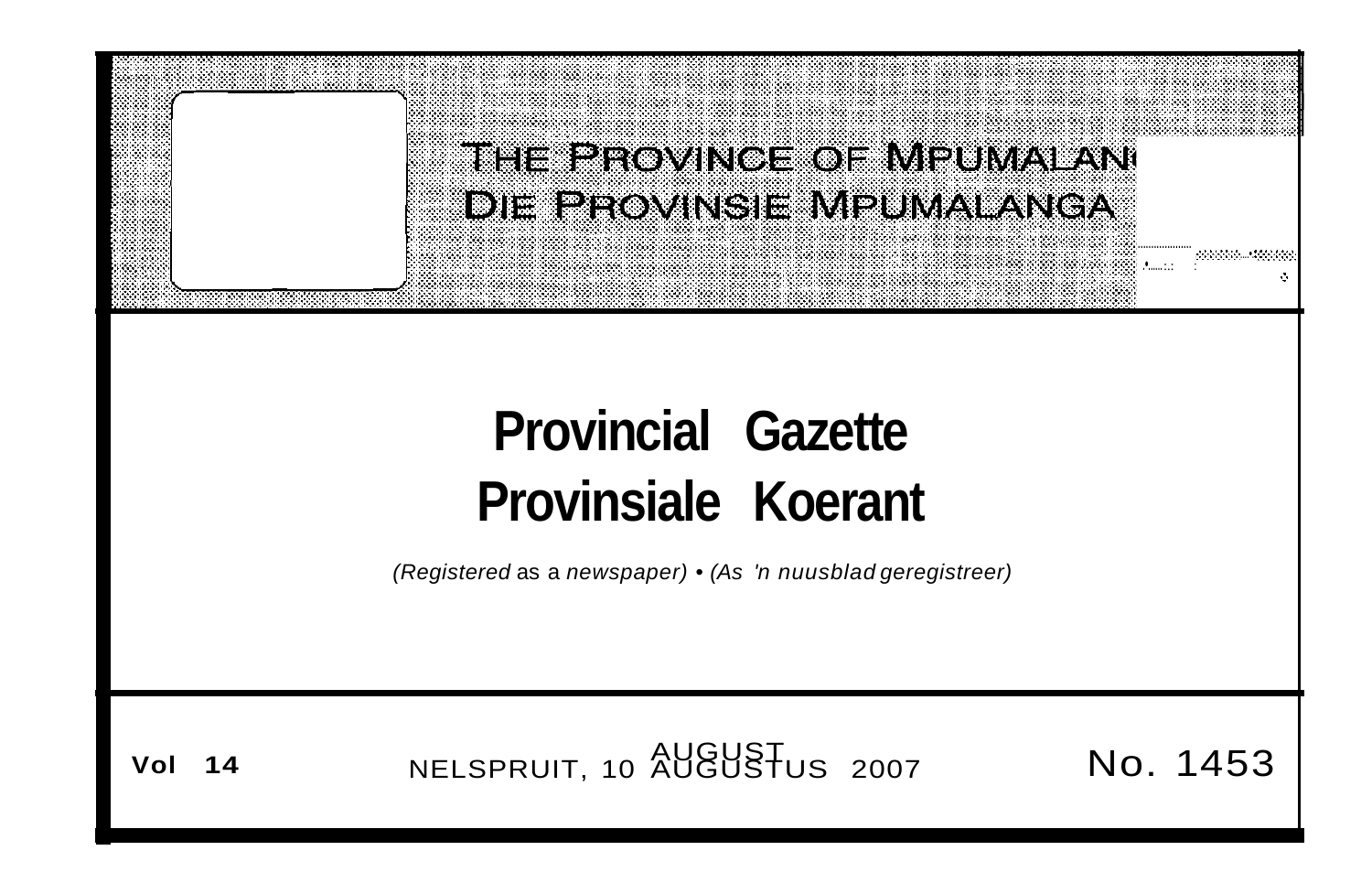## **CONTENTS· INHOUD**

No.

## **GENERAL NOTICES, ALGEMENE KENNISGEWINGS**

| 411 | Town-planning and Townships Ordinance (15/19B6): NelspruitAmendment Scheme 1469                                                                                              | $\,8\,$ | 1453 |
|-----|------------------------------------------------------------------------------------------------------------------------------------------------------------------------------|---------|------|
| 411 | Ordonnansie op Dorpsbeplanning en Dorpe (15/1986): Nelspruit-wysigingskema 1469                                                                                              | 8       | 1453 |
| 412 | Town-planning and Townships Ordinance (15/1986): Komatipoort Amendment Scheme 97                                                                                             | 8       | 1453 |
| 412 | Ordonnansie op Dorpsoeplanning en Dorpe (15/1986): Komatipoort-wysigingskema 97                                                                                              | 9       | 1453 |
| 413 | Town-planning and Townships Ordinance (15/1986): Amendment Scheme 1016                                                                                                       | 9       | 1453 |
| 413 | Ordonnansie op Dorpsbeplarmlnq eπ Dorpe (15/1986): Wysigingskema 1016<br>                                                                                                    | 9       | 1453 |
| 414 | Town-planning and Townships Ordinance (15/1986): Amendment Scheme 1043                                                                                                       | 10      | 1453 |
| 414 | Ordonnansie op Dorpsbeplanning en Dorpe (15/1986): Wysigingskema 1043<br>$\ddot{\phantom{a}}$                                                                                | 10      | 1453 |
| 415 | Town-planning and Townships Ordinance (15/1986): Emalahleni Amendment Scheme 1045<br>$\ddot{\phantom{a}}$                                                                    | 11      | 1453 |
| 415 | Ordonnansie op Dorpsbeplaoning en Dorpe (15/19B6): Emalahleni-wysigingskema 1045                                                                                             | 11      | 1453 |
| 416 | Town-planning and Townships Ordinance (15/1986): Steve TshweteAmendment Scheme 195                                                                                           | 11      | 1453 |
| 416 | Ordonnansie op Dorpsbeplanning en Dorpe (15/1986): Steve Tshwete-wysigingskema 195                                                                                           | 12      | 1453 |
| 417 | Town-planning and Townships Ordinance (15/1986): Delmas Amendment Scheme 1/2007<br>$\cdot$                                                                                   | 12      | 1453 |
| 417 | Ordonnansie op Dorpsoeplanning en Dorpe (15/1986): Delmas-wysigingskema 1/2007<br>$\ddot{\phantom{a}}$                                                                       | 12      | 1453 |
| 418 | Town-planning and Townships Ordinance (15/19B6): Delmas Amendment Scheme 3/2007                                                                                              | 12      | 1453 |
| 418 | Ordonnansle op Oorpsbeplarmmq en Dorpe (15/1986): Delmas-wystqlnpskerna 3/2007<br>$\ddot{\phantom{a}}$                                                                       | 13      | 1453 |
| 419 | Town-planning and Townships Ordinance (15/1986): NelspruitAmendment Scheme 1468<br>                                                                                          | 13      | 1453 |
| 419 | Ordonnansie op Dorpsbeplanning en Dorpe (15/1986): Nelspruit-wysigingskema 1468<br>$\cdot$                                                                                   | 13      | 1453 |
| 420 | Removal of Restrictions Act (84/1967): Removal of conditions: Erf 155, Sonheuwel<br>$\ddot{\phantom{a}}$                                                                     | 14      | 1453 |
| 420 | Wet op Opheffing van Beperkings (84/1967): Opheffing van voorwaardes: Erf 155, Sonheuwel<br>                                                                                 | 14      | 1453 |
| 421 | Town-planning and Townships Ordinance (15/1986): MalelaneAmendment Scheme 69                                                                                                 | 14      | 1453 |
| 421 | Ordormansia op Dorpsbeplanning en Dorpe (15/1986): Malelane-wysigingskema 69<br>$\ddotsc$                                                                                    | 15      | 1453 |
| 422 | Town-planning and Townships Ordinance (15/1986): Amendment Scheme 204<br>$\ddot{\phantom{a}}$                                                                                | 15      | 1453 |
| 422 | Ordonnansie op Dorpsbeplanning en Dorpe (15/1986): Wysigingskema 204<br>$\ddot{\phantom{a}}$                                                                                 | 15      | 1453 |
| 423 | Town-planning and Townships Ordinance (15/1986): Amendment Scheme 215<br>$\cdot$                                                                                             | 16      | 1453 |
| 423 | Ordonnansie op Dorpsbeplanning en Dorpe (15/1986): Wysigingskema 215<br>                                                                                                     | 16      | 1453 |
| 424 | Town-pianning and Townships Ordinance (15/1986): Amendment Scheme 216<br>$\ddotsc$                                                                                           | 16      | 1453 |
| 424 | Ordonnansie op Dorpsoeplanning en Dorpe (15/1986): Wysigingskema 216<br>$\ldots$                                                                                             | 17      | 1453 |
| 426 | Town-planning and Townships Ordinance (15/1986): Nelspruit Amendment Scheme 1482<br>                                                                                         | 17      | 1453 |
| 426 | Ordonnansie op Dorpsbeplanmng en Dorpe (15/1986): Neispruit-wysigingskema 1482<br>$\ddot{\phantom{a}}$                                                                       | 17      | 1453 |
| 427 | Town-planning and Townships Ordinance (15/1986): Emalahleni Amendment Scheme 1047.<br>$\ddot{\phantom{a}}$                                                                   | 18      | 1453 |
| 427 | Ordonnansie op Dorpsoeplanning en Dorpe (15/1986): Emalahleni-wysigingskema 1047                                                                                             | 18      | 1453 |
| 428 | Town-planning and Townships Ordinance (15/1986): Standerton Amendment Scheme 100<br>$\ddot{\phantom{a}}$                                                                     | 18      | 1453 |
| 428 | Ordonnansie op Dorpsbsplanning en Dorpe (15/1986): Standerton-wysigingskema 100<br>$\ddot{\phantom{a}}$                                                                      | 19      | 1453 |
| 429 | Town-planning and Townships Ordinance (15/1986): Nelspruit Amendment Scheme 1485                                                                                             | 19      | 1453 |
| 429 | Ordonnansle op Dorpsbeplanning en Dorpe (15/1986): Nelspruit-wysigingskema 1485                                                                                              | 19      | 1453 |
| 430 | Town-planning and Townships Ordinance (15/1986): NelspruitAmendment Scheme 1486                                                                                              | 20      | 1453 |
| 430 | Ordonnansie op Dorpsbeplanning en Dorpe (15/1986): Nelspruit-wysigingskema 1486<br>                                                                                          | 20      | 1453 |
| 431 | Town-planning and Townships Ordinance (15/1986): Secunda Amendment Scheme<br>$\sim 100$                                                                                      | 20      | 1453 |
| 431 | Ordonnansie op Dorpsoeplanning en Dorpe (15/1986): Secunda-wysigingskema<br>                                                                                                 | 20      | 1453 |
| 432 | Mpumalanga Gaming Act (5/1995): Transfer of gaming machine site operator licence: Alley Cats<br>$\ddot{\phantom{a}}$                                                         | 20      | 1453 |
| 433 | Development Facilitation Act (67/1995): Mpumalanga Development Tribunal: Establishment of development area:<br>Lugedlane Tourism Estate<br>$\ddot{\phantom{a}}$<br>$\ddotsc$ | 22      | 1453 |
|     | <b>LOCAL AUTHORITY NOTICES. PLAASUKE BESTUURSKENNISGEWINGS</b>                                                                                                               |         |      |
|     |                                                                                                                                                                              |         |      |
| 311 | Town-planning and Townships Ordinance (15/1986): Emaiahleni Local Municipality: Establishment of township:                                                                   |         |      |
| 311 | Midwit Corridor<br>Ordonnansie op Dorpsoeplanning en Dorpe (15/1986): Emaiahleni Plaaslike Munisipaliteit: Stigting van dorp: Midwit                                         | 25      | 1453 |
|     | Corridor.                                                                                                                                                                    | 25      | 1453 |
| 331 | Town-planning and Townships Ordinance (15/1986): Thana Chweu Local Municipality: Lydenburg Scheme 166/95.                                                                    | 26      | 1453 |

332 Greater Tubalse Municipality: Amendment: Assessment rates, tariffs for water and bulk contributions tanfta . 20 1453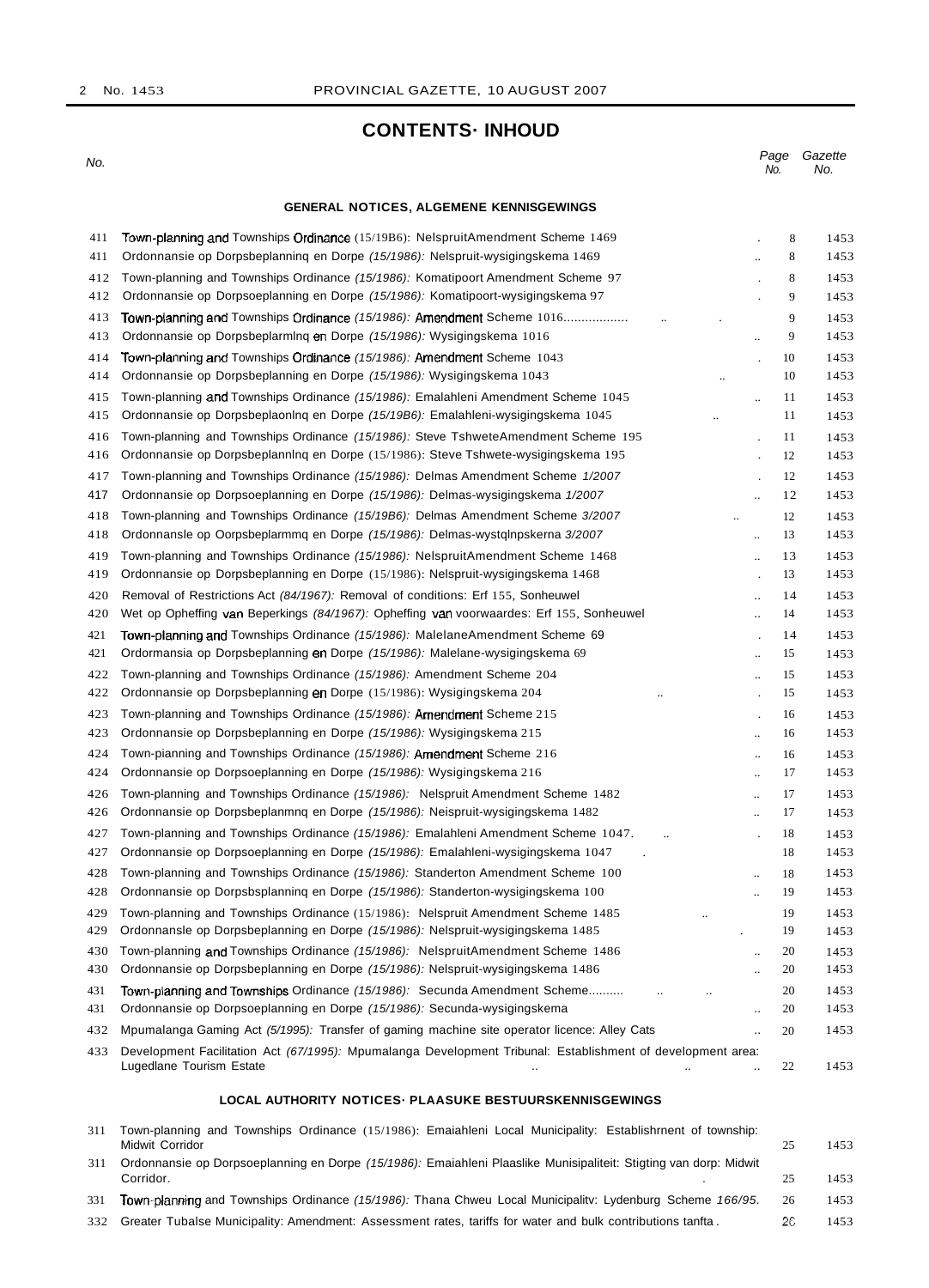| IMPORTANT NOTICE                                                                                                                                                   |                                                                                                        |  |  |
|--------------------------------------------------------------------------------------------------------------------------------------------------------------------|--------------------------------------------------------------------------------------------------------|--|--|
| <b>The</b>                                                                                                                                                         |                                                                                                        |  |  |
| <b>Mpumalanga Province Provincial Gazette Function</b>                                                                                                             |                                                                                                        |  |  |
| will be transferred to the                                                                                                                                         |                                                                                                        |  |  |
| <b>Government Printer</b> in Pretoria                                                                                                                              |                                                                                                        |  |  |
| as from 1 April 2005                                                                                                                                               |                                                                                                        |  |  |
| <b>NEW PARTICULARS ARE AS FOLLOWS:</b>                                                                                                                             |                                                                                                        |  |  |
| Physical address:                                                                                                                                                  | Postal address:                                                                                        |  |  |
| <b>Government Printing Works</b><br>149 Bosman Street<br>Pretoria                                                                                                  | Private Bag X85<br>Pretoria<br>0001                                                                    |  |  |
| Louise Fourie Tel.: (012) 334-4686<br>New contact persons:<br>Mrs H. Wolmarans Tel.: (012) 334-4591                                                                |                                                                                                        |  |  |
| Fax number: (012) 323-8805                                                                                                                                         |                                                                                                        |  |  |
| E-mail addresS:hester.wolmarans@gpw.gov.za<br>louise.fourie@gpw.gov.za                                                                                             |                                                                                                        |  |  |
| Contact persons for subscribers:                                                                                                                                   |                                                                                                        |  |  |
|                                                                                                                                                                    | Mrs S. M. Milanzi Tel.: (012) 334-4734<br>Mrs J. Wehmeyer Tel.: (012) 334-4753<br>Fax.: (012) 323-9574 |  |  |
| This phase-in period is to commence from 18 March 2005 (suggest date of advert)<br>and notice comes into operation as from 1 April 2005.                           |                                                                                                        |  |  |
| Subscribers and all other stakeholders are advised to send their advertisements<br>directly to the Government Printing Works, two weeks before the 1st April 2005. |                                                                                                        |  |  |
| In future, adverts have to be paid in advance<br>before being published in the Gazette.                                                                            |                                                                                                        |  |  |

AWIEVANZVL Advertising Manager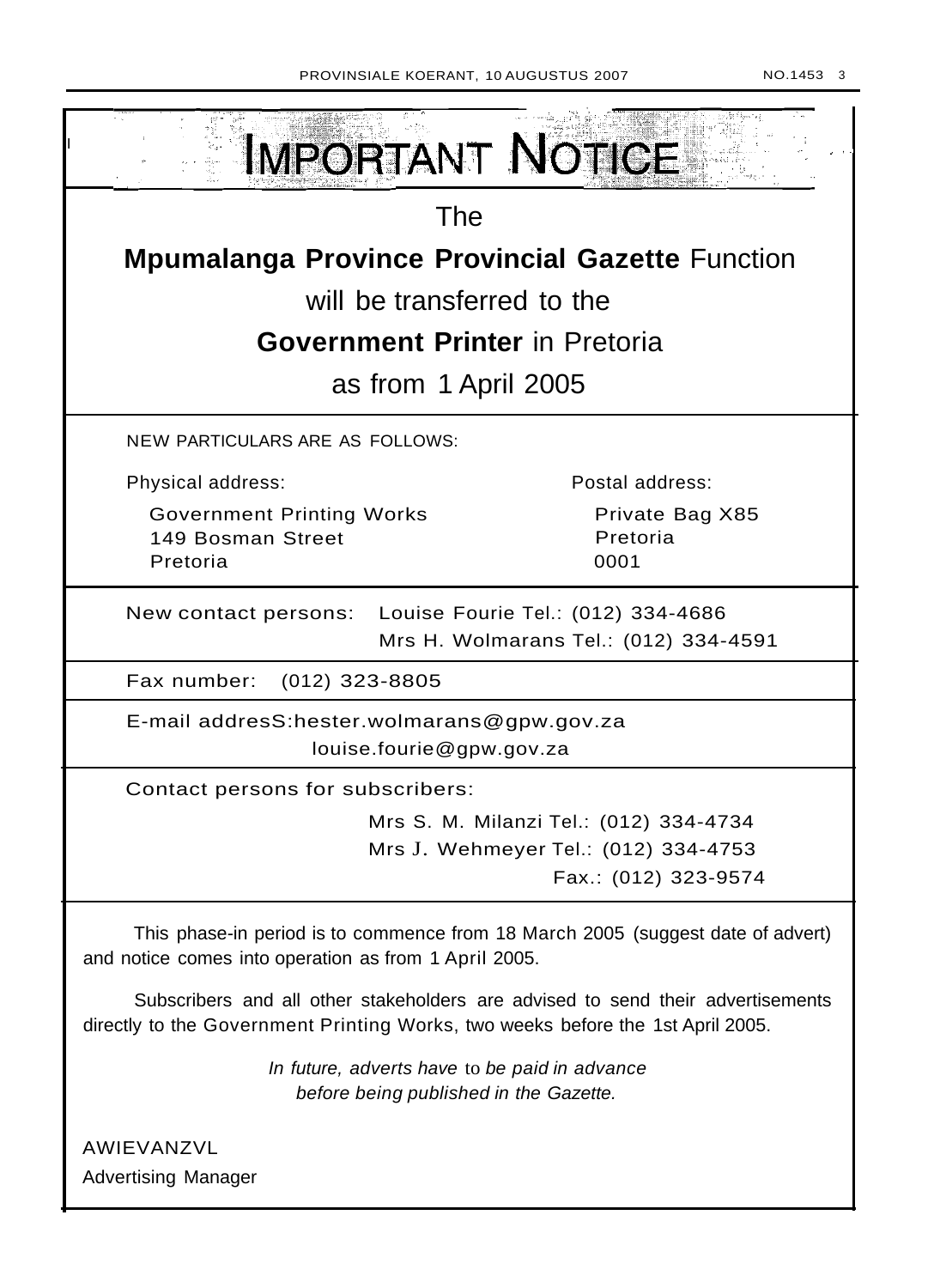| IT IS THE CLIENTS RESPONSIBILITY TO ENSURE THAT THE CORRECT AMOUNT IS PAID |
|----------------------------------------------------------------------------|
| AT THE CASHIER OR DEPOSITED INTO THE GOVERNMENT PRINTING WORKS BANK        |
| ACCOUNT AND ALSO THAT THE REQUISITION/COVERING LETTER TOGETHER WITH        |
| THE ADVERTISEMENTS AND THE PROOF OF DEPOSIT REACHES THE GOVERNMENT         |
| PRINTING WORKS IN TIME FOR INSERTION IN THE PROVINCIAL GAZETTE.            |
| NO ADVERTISEMENTS WILL BE PLACED WITHOUT PRIOR PROOF OF PRE-PAYMENT.       |
| $\frac{1}{2}$ . page R 187.37                                              |

| $1.1$ $\mu$ $\mu$ $\mu$ $\mu$ $\mu$<br>Letter Type: Arial<br>Size: 10<br>Line Spacing:<br>At:<br>Exactly<br>11 pt |
|-------------------------------------------------------------------------------------------------------------------|
|                                                                                                                   |
|                                                                                                                   |
| '/4 page R 374.75<br>Letter Type: Arial<br>Size: 10<br>Line Spacing: At:<br>Exactly<br>11 pt                      |
|                                                                                                                   |
|                                                                                                                   |
| $\frac{1}{4}$ page R 562.13<br>Letter Type: Arial<br>Size: 10<br>Line Spacing: At:<br>Exactly<br>11 pt            |
|                                                                                                                   |
|                                                                                                                   |
| '/4 page R 749.50<br>Letter Type: Arial<br>Size: 10<br>Line Spacing: At:<br>Exactly<br>1i pi                      |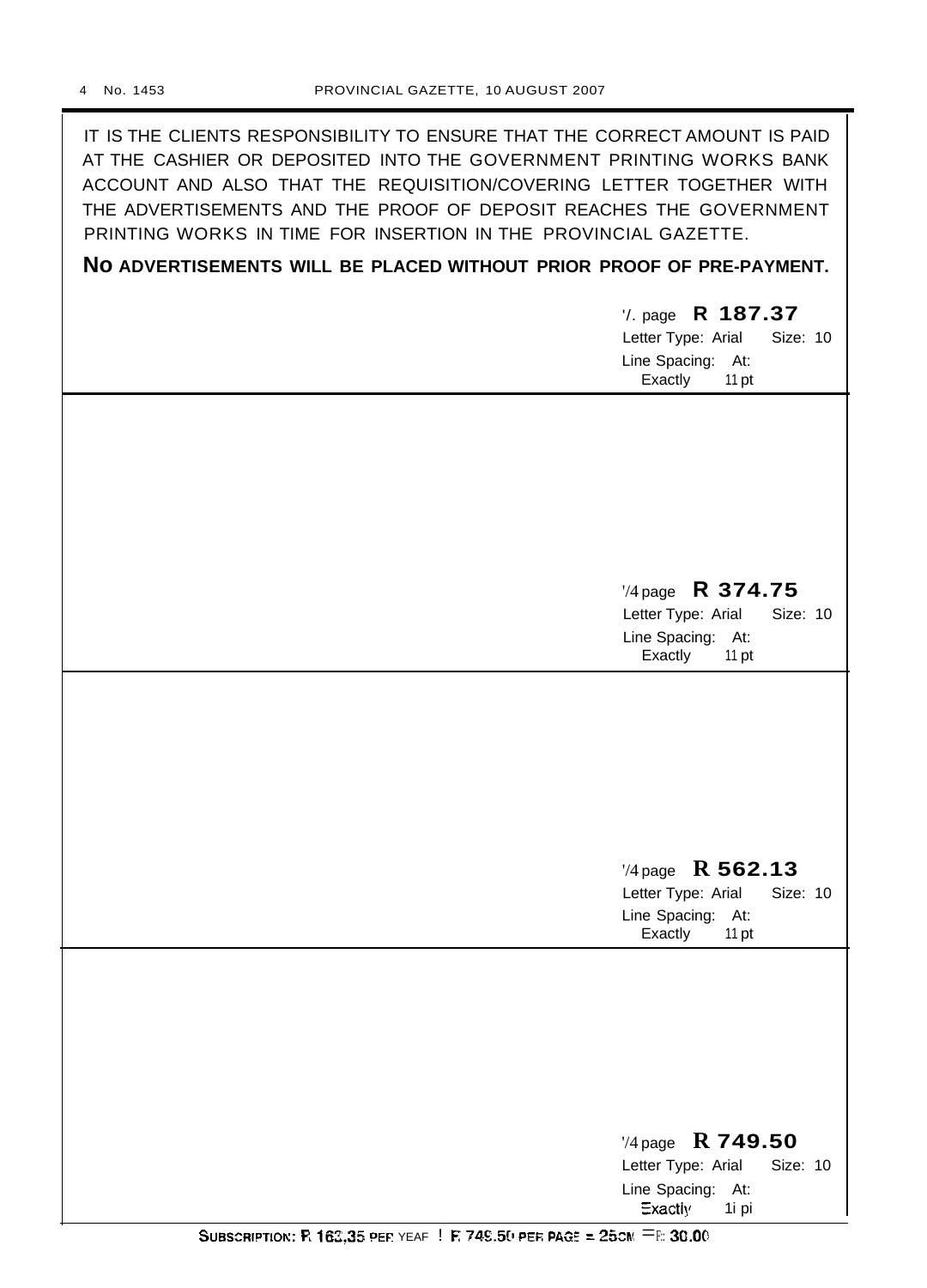



## **CONDITIONS FOR PUBLICATION OF NOTICES**

## CLOSING TIMES FOR THE ACCEPTANCE OF NOTICES

- 1. (1) The Mpumalanga Province Provincial Gazette is published every week on Friday, and the closing time for the acceptance of notices which have to appear in the Mpumalanga Province Provincial Gazette on any particular Friday, is 15:00 two weeks prior to the publication date. Should any Friday coincide with a public holiday, the publication date remains unchanged. However, the closing date for acceptance of advertisements moves backwards accordingly, in order to allow for ten working days prior to the publication date.
	- (2) The date for the publication of a separate Mpumalanga Province Provincial Gazette is negotiable.
- 2. (1) Copy of notices received after closing time will be held over for publication in the next Mpumalanga Province Provincial Gazette.
	- (2) Amendment or changes in copy of notices cannot be undertaken unless instructions are received before 10:00 on Thursdays.
	- (3) Copy of notices for publication or amendments of original copy can not be accepted over the telephone and must be brought about by letter, by fax or by hand. The Government Printer will not be liable for any amendments done erroneously.
	- (4) In the case of cancellations a refund of the cost of a notice will be considered only if the instruction to cancel has been received on or before the stipulated closing time as indicated in paragraph 2 (2).

## ApPROVAL OF NOTICES

3. In the event where a cheque, submitted by an advertiser to the Government Printer as payment, is dishonoured, then the Government Printer reserves the right to refuse such client further access to the Mpumalanga Province Provincial Gazette untill any outstanding debts to the Government Printer is settled in full.

## THE GOVERNMENT PRINTER INDEMNIFIED AGAINST LIABILITY

- 4. The Government Printer will assume no liability in respect of-
	- (1) any delay in the publication of a notice or publication of such notice on any date other than that stipulated by the advertiser;
	- (2) erroneous classification of a notice, or the placement of such notice in any section or under any heading other than the section or heading stipulated by the advertiser;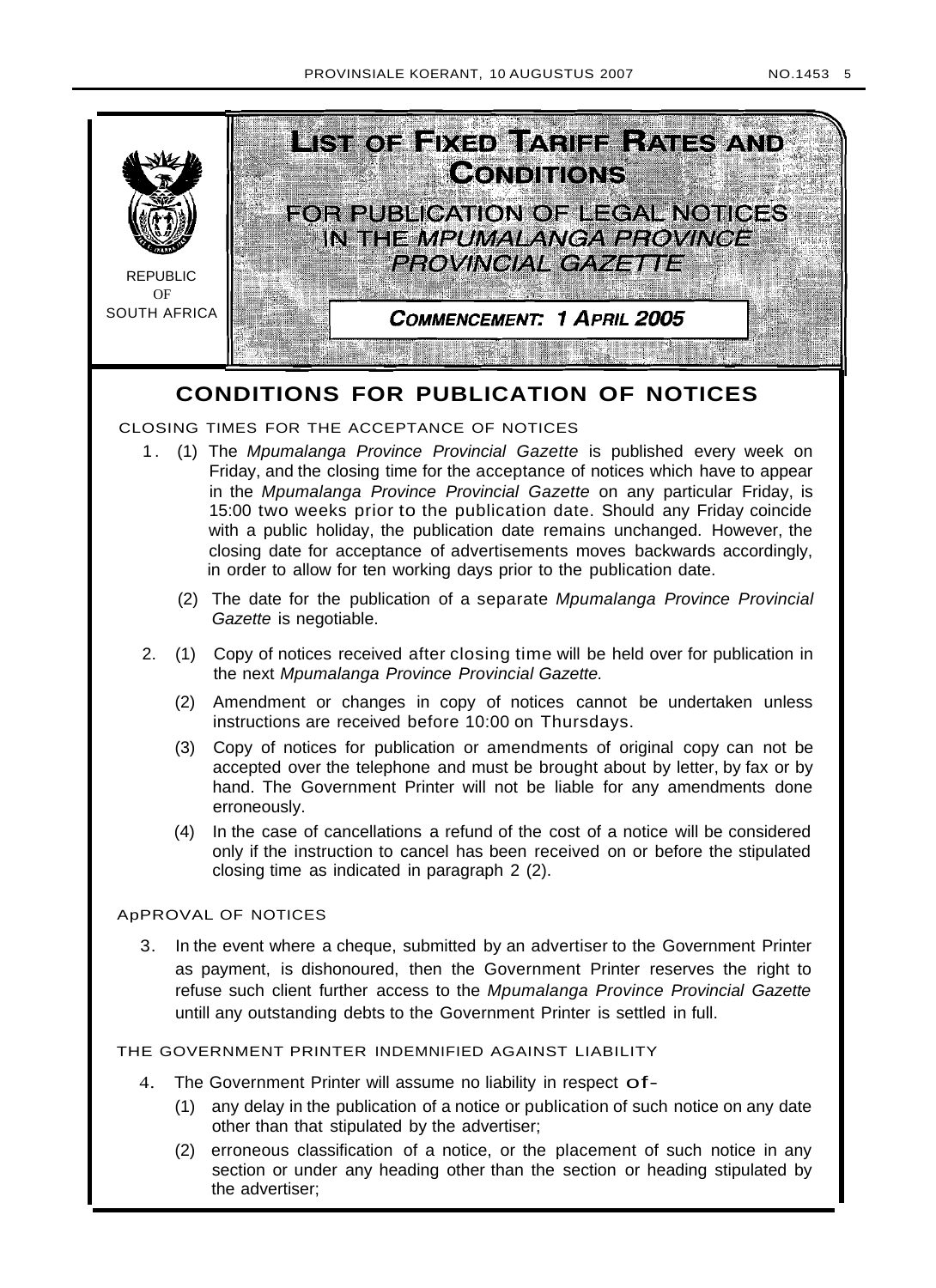r

(3) any editing, revision, omission, typographical errors or errors resulting from faint or indistinct copy.

## LIABILITY OF ADVERTISER

5. Advertisers will be held liable for any compensation and costs arising from any action which may be instituted against the Government Printer in consequence of the publication of any notice.

## **COpy**

- 6. Copy of notices must be typed on one side of the paper only and may not constitute part of any covering letter or document.
- 7. At the top of any copy, and set well apart from the notice, the following must be stated:

Where applicable

- (1) The heading under which the notice is to appear.
- (2) The cost of publication applicable to the notice, in accordance with the "Word Count Table".

## PAYMENT OF COST

- 9. With effect from 1 April 2005 no notice will be accepted for publication unless the cost of the insertion(s) is prepaid in CASH or by CHEQUE or POSTAL ORDERS. It can be arranged that money can be paid into the banking account of the Government Printer, in which case the deposit slip accompanies the advertisement before publication thereof.
- 10. (1) The cost of a notice must be calculated by the advertiser in accordance with the word count table.
	- (2) Where there is any doubt about the cost of publication of a notice, and in the case of copy, an enquiry, accompanied by the relevant copy, should be addressed to the Advertising Section, Government Printing Works, Private Bag X85, Pretoria, 0001 [Fax: (012) 323-8805], before publication.
- 11. Overpayment resulting from miscalculation on the part of the advertiser of the cost of publication of a notice will not be refunded, unless the advertiser furnishes adequate reasons why such miscalculation occurred. In the event of underpayments, the difference will be recovered from the advertiser, and the notice(s) will not be published until such time as the full cost of such publication has been dUlypaid in cash or by cheque or postal orders, or into the banking account.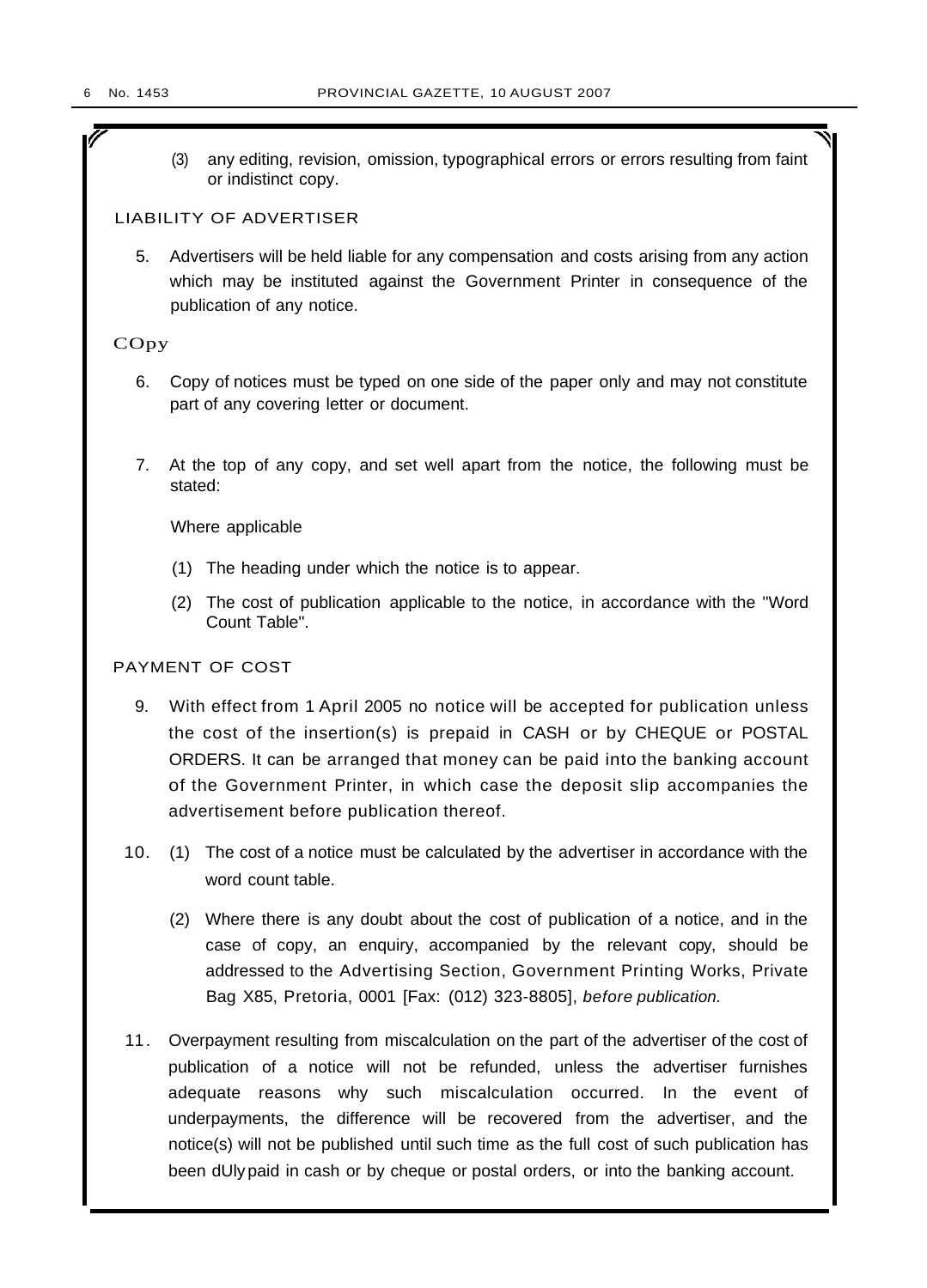- 12. In the event of a notice being cancelled, a refund will be made only if no cost regarding the placing of the notice has been incurred by the Government Printing Works.
- 13. The Government Printer reserves the right to levy an additional charge in cases where notices, the cost of which has been calculated in accordance with the Word Count Table, are subsequently found to be excessively lengthy or to contain overmuch or complicated tabulation.

## PROOF OF PUBLICATION

14. Copies of the Mpumalanga Province Provincial Gazette which may be required as proof of publication, may be ordered from the Government Printer at the ruling price. The Government Printer will assume no liability for any failure to post such Mpumalanga Province Provincial Gazette(s) or for any delay in despatching it/them.

# **GOVERNMENT PRINTERS BANK ACCOUNT PARTICULARS**

Bank: ABSA

BOSMAN STREET

Account No.: 4057114016

Branch code: 632005

Reference No.: 00000047

Fax No.: (012) 323 8805

Enquiries:

| Mrs. L. Fourie    | Tel.: (012) 334-4686 |
|-------------------|----------------------|
| Mrs. H. Wolmarans | Tel.: (012) 334-4591 |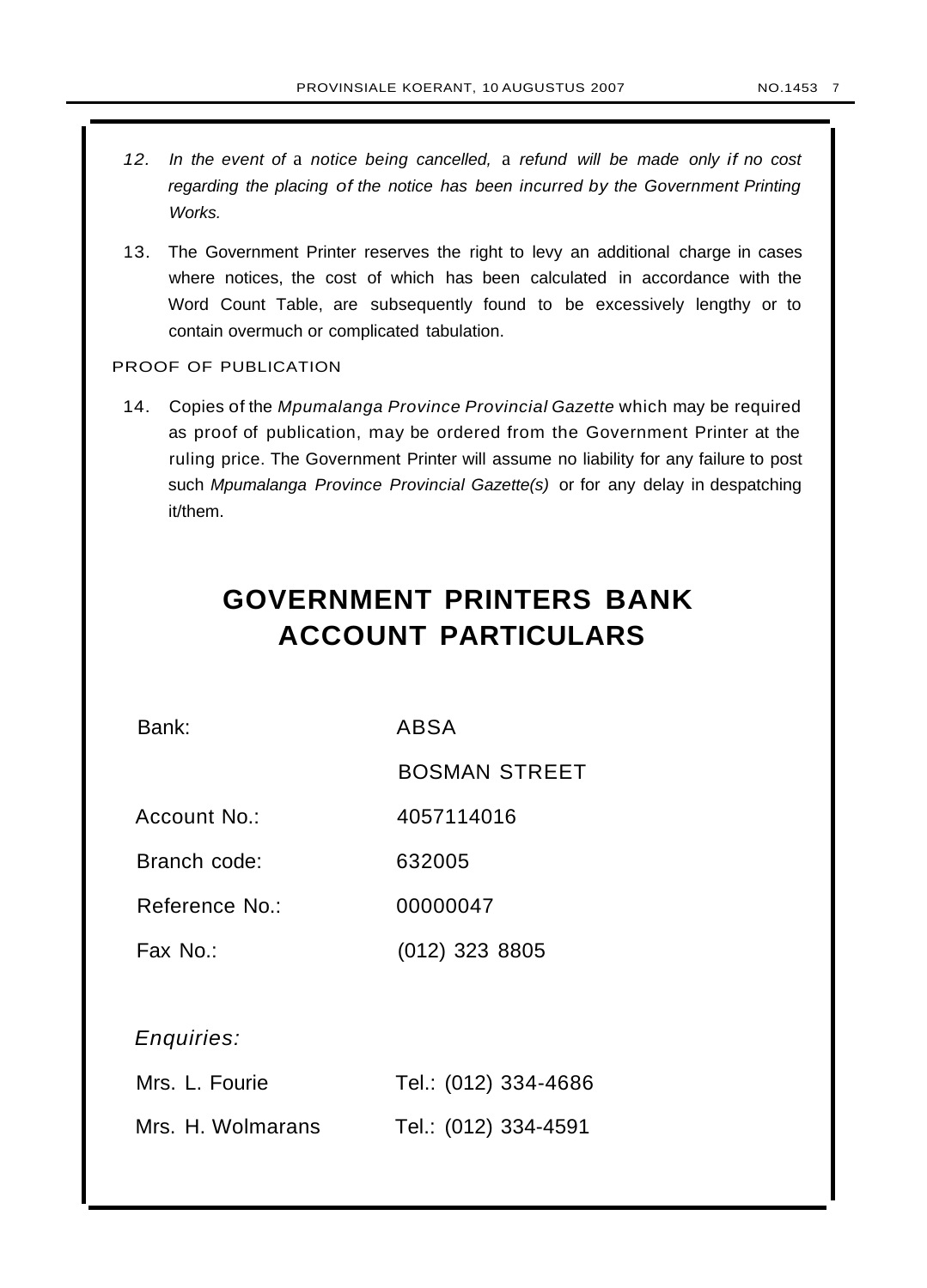## **GENERAL NOTICES • ALGEMENE KENNISGEWINGS**

#### **NOTICE 411 OF 2007**

NOTICE OF APPLICATION FOR AMENDMENT OF TOWN-PLANNING SCHEME IN TERMS OF SECTION 56 (1) (b) (i) OF THE TOWN-PLANNING AND TOWNSHIPS ORDINANCE, 1986 (ORDINANCE 15 OF 1986)

#### **NELSPRUIT AMENDMENT SCHEME 1469**

I, H van der Stoep, being the authorized agent of the registered owner of Erf 211, Sonheuwel, hereby gives notice in terms of section 56 (1) (b) (i) of the Town-planning and Townships Ordinance, 1986 (Ordinance 15 of 1966), that I have applied to the Mbombela Local Municipality for the amendment of Nelspruit Town-planning Scheme, 1989, to be known as Nelspruit Amended Scheme 1469, Annexure 1022 by rezoning Erf 211, Sonheuwel from "Residential 3 with a floor area of 0,4" to "Residential 3 with a floor area of 1,0".

Particulars of the application will lie for inspection during normal office hours at the office of the Municipal Manager, Mbombela Local Municipality, Civic Centre, Nel Street, for a period of 28 days from 3 August 2007.

Objections to, or representations in respect of the application must be lodged with or made in writing to the Municipal Manager at the above-mentioned address or at PO Box 45, Nelspruit, 1200, within a period of 28 days from 3 August 2007.

Address of applicant: H van der Stoep, PO Box 4076, White River, 1240. Tel/Fax: (013) 751-5985.

#### **KENNISGEWING 411 VAN 2007**

**•**

KENNISGEWING VAN AANSOEK OM WYSIGING VAN DORPSBEPLANNINGSKEMA INGEVOLGE ARTIKEL 56 (1) (b) (i) VAN DIE ORDONNANSIE OP DORPSBEPLANNING EN DORPE, 1966 (ORDONNANSIE 15 VAN 1986)

#### **NELSPRUIT·WYSIGINGSKEMA 1469**

Ek, H J van der Stoep, synde die gemagtigde agent van die geregistreerde eienaar van Erf 211, Sonheuwel, gee hiermee ingevolge artikel 56 (1) (b) (i) van die Ordonnansie- op Dorpsbeplanning en Dorpe, 1986 (Ordonnansie van 1986), kennis dat ek by die Mbombela Plaaslike Munisipaliteit aansoek gedoen het om die wysiging van die dorpsbeplanningskema, bekend as Nelspruit-dorpsbeplanningskema, 1989, bekend te staan as Nelspruit;Wysigingskema, 1469, Bylae 1022, deur die hersonering van Erf 211, Nelspruit van "Residensieel 3 met 'n vloeroppervlakte van 0,4" na "Residensieel 3 met 'n vloeroppervlakte van 1,0".

Besonderhede van die aansoek lê ter insae gedurende kantoorure by die kantoor van die Munisipale Bestuurder: Mbombela Plaaslike Munisipaliteit, Burgersentrum, Nelstraat, Nelspruit, vir 'n tydperk van 28 dae vanaf 3 Augustus 2007.

Besware teen of vertoe ten opsigte van die aansoek moet binne 'n tydperk van 28 dae vanaf 3 Augustus 2007, skriftelik by of tot die Munisipale Bestuurder by bovermelde adres, of by Posbus 45, Nelspruit, 1200 ingedien of gerig word.

Adres van agent: H van der Stoep, Posbus 4076, Witrivier, 1240. Tel/Faks: (013) 751-5985.

3-10

### **NOTICE 412 OF 2007**

#### **KOMATIPOORT AMENDMENT SCHEME** 97

NOTICE OF APPLICATION FOR AMENDMENT OF TOWN-PLANNING SCHEME IN TERMS OF SECTION 56 (1) (b) (i) OF THE TOWN-PLANNING AND TOWNSHIPS ORDINANCE, 1986 (ORDINANCE 15 OF 1986)

I, Magdalena Johanna Stronkhorst, being the authorised agent of the owner of Erven 578 and 579, Komatipoort, hereby gives notice in terms of section 56 (1) (b) (i) of the Town-planning and Townships Ordinance, 1986, that I have applied to the Nkomazi Municipality for the amendment of the Town-planning scheme known as the Komatipoorl Town-planning Scheme, 1992, by the rezoning of the property described above, situated at Crocodile Road, from "Residential 1" to "Special" with the inclusion of a guesthouse/lodge.

Particulars of the application will lie for inspection during normal office hours at the office of the Municipal Manager, Nkomazi Municipality for a period of 26 days from date of this publication of this notice (first publication 3 August 2007).

Objections to, or representations in respect of the application must be lodged in writing to the Municipal Manager at the Nkomazi Municipality, Private Bag X101, Malelane, 1320.

Address of agent: MJ Stronkhorst, P.O. Box 376. Komatipoort, 1340. Tel: (013) 793-7199.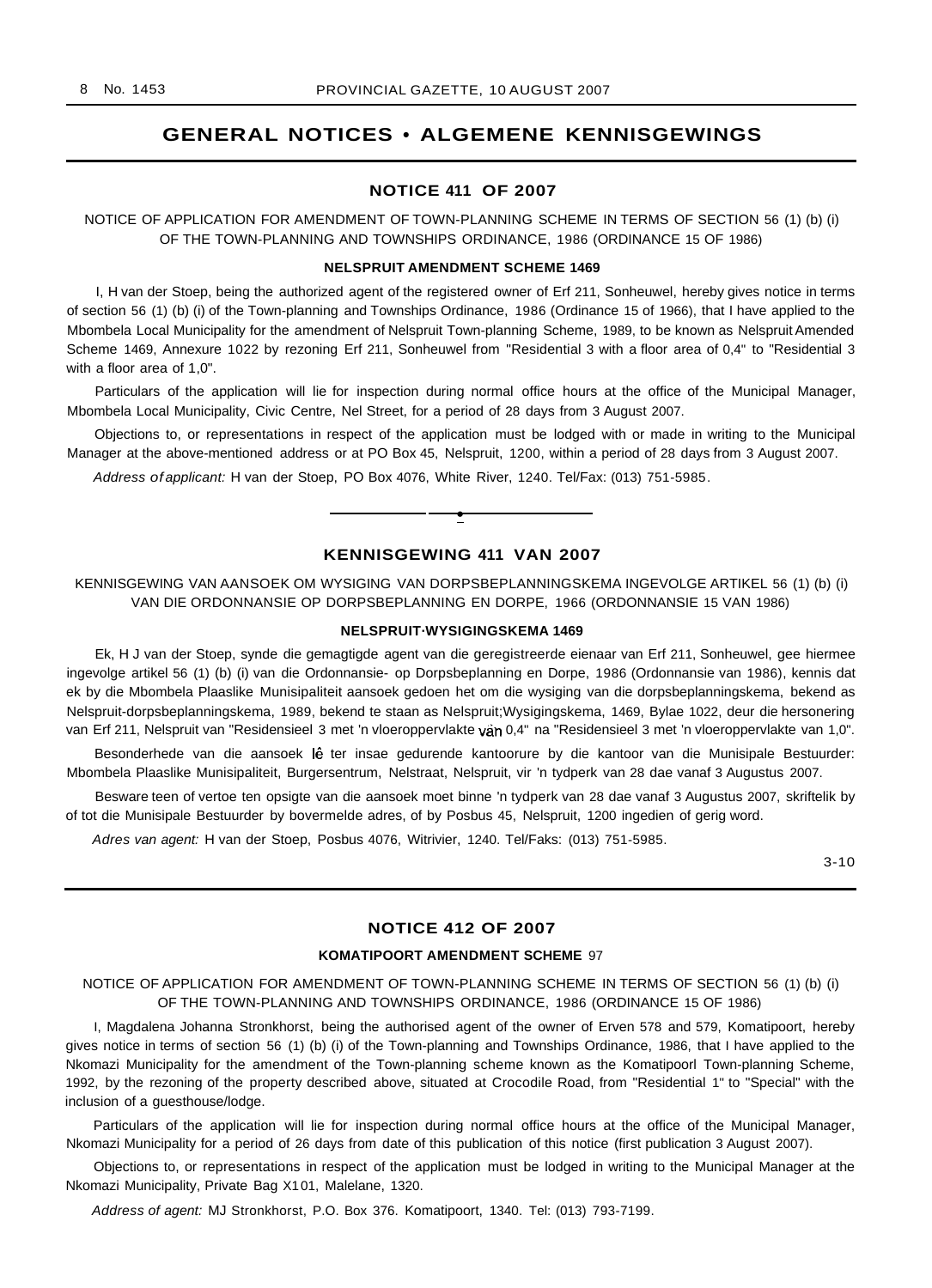## KENNISGEWING 412 VAN 2007

#### KOMATIPOORT·WYSIGINGSKEMA 97

KENNISGEWING VAN AANSOEK OM WYSIGING VAN KOMATIPOORT-DORPSBEPLANNINGSKEMA INGEVOLGE ARTIKEL56 (1) (b) (i) VAN DIE ORDONNANSIE OP DORPSBEPLANNING EN DORPE, 1986 (ORDONNANSIE 15 VAN 1986)

Ek, Magdalena Johanna Stronkhorst, synde die gevolmagtigde agent van die geregistreerde eienaar van Erwe 578 en 579, Komatipoort, gee hiermee ingevolge artikel 56 (1) (b) (i) van die Ordonnansie op Dorpsbeplanning en Dorpe, 1986, kennis dat ek by die Nkomazi Munisipaliteit aansoek gedoen het om die wysiging van die dorpsbeplanningskema bekend as Komatipoortdorpsaanlegskema, 1992, deur die hersonering van die eiendom, hierbo beskryf, geleë in Krokodilweg, van "Residensieel 1" na "Spesiaal" met die insluiting van 'n gastehuis/lodge.

Besonderhede van hierdie aansoek lê ter insae gedurende kantoorure by die Munisipale Bestuurder: Nkomazi Munisipaliteit, vir 'n tydperk van 28 dae vanaf datum van hierdie publikasie (eerste publikasle, 3 Augustus 2007).

Besware teen of vertoe ten opsigte van die aansoek moet binne 'n tydperk van 28 dae van hierdie publikasie skriftelik by die Munisipale Bestuurder, Nkomazi Munisipaliteit, Privaatsak Xl 01, Malelane, 1320, ingedien word, of gerig word.

Adres van agent: MJ Stronkhorst, Posbus 376, Komatipoort, 1340. Tel: (013) 793-7199.

 $3 - 10$ 

## NOTICE 413 OF 2007

#### EMALAHLENIAMENDMENT SCHEME, 1991

## NOTICE OF APPLICATION FOR AMENDMENT OF TOWN-PLANNING SCHEME IN TERMS OF SECTION 56 (1) (b) (i) OF THE TOWN-PLANNING AND TOWNSHIPS ORDINANCE, 1986 (ORDI NANCE 15 OF 1986)

#### AMENDMENT SCHEME 1016

I, Vivienne Smith TRP (SA), of the firm Korsman van Wyk Town and Regional Planners, being the authorized agent of the owner of Portion 2 of Erf 4841, Witbank Extension 47, hereby gives notice in terms of section 56 (1) (b) (i) of the Town-planning and Townships Ordinance, 1986 (Ordinance 15 of 1986), that I have applied to the Emalahleni Local Municipality for the amendment of the town-planning scheme in operation known as Emalahleni Town-planning Scheme, 1991, by the rezoning of the property described above, situated at 42 Opperman Street, in the township Witbank, from "Residential 3" to "Business 2".

Particulars of the application are open for inspection during normal office hours at the office of the Municipal Manager, City Planning Division, Third Floor, Civic Centre, President Avenue, Witbank or a period of 28 days from 3 August 2007 (the date of first publication of this notice).

Objections to or representations in respect of the application must be lodged in writing and in duplicate with the Municipal Manager at the above office or posted to him at PO Box 3, Witbank, 1035, within a period of 28 days from 3 August 2007.

Address of authorised agent: Korsman van Wyk Town and Regional Planners, Suite 295, Private Bag X7294, Witbank, 1035. Tel. (013) 653-6325. Fax: 086 663 6325. e-mail: admin@korsman.co.za

## KENNISGEWING 413 VAN 2007

**•**

#### EMALAHLENI-WYSIGINGSKEMA 1991

KENNISGEWING VAN AANSOEK OM WYSIGING VAN DORPSBEPLANNINGSKEMA INGEVOLGE ARTIKEL 56 (1) (b) (i) VAN DIE ORDONNANSIE OP DORPSBEPLANNING EN DORPE, 1986 (ORDONNANSIE 15 VAN 1986)

#### WYSIGINGSKEMA 1016

Ek, Vivienne Smith TRP (SA), van die firma Korsman Van Wyk Stads- en Streekbeplanners, synde die gemagtigde agent van die geregistreerde eienaar van Gedeelte 2 van Erf 4841, Witbank Uitbreiding 47, gee hiermee ingevolge artikel 56 (1) (b) (I) van die Ordonnansie op Dorpsbeplanning en Dorpe, 1986 (Ordonnansie 15 van 1986), kennis dat ek by die Emaiahleni Plaaslike Munisipaliteit aansoek gedoen het om die wysiging van die dorpsbeplanningskema in werking bekend as Emalahlenidorpsbeplanningskema, 1991, deur die hersonering van die eiendom hierbo beskryf, geleë te Oppermanstraat 42, in die dorpsgebied Witbank, van "Residensieel 3" tot "Besigheid 2",

Besonderhede van die aansoek lê gedurende kantoorure by die kantoor van die Munisipale Bestuurder: Stadsbeplanning Afdeling, Derde Vloer, Burgersentrum, Presidentstraat, Witbank, vir 'n tydperk van 28 dae vanaf 3 Augustus 2007 (die datum van eerste publikasie van hierdie kennisgewing) ter insae.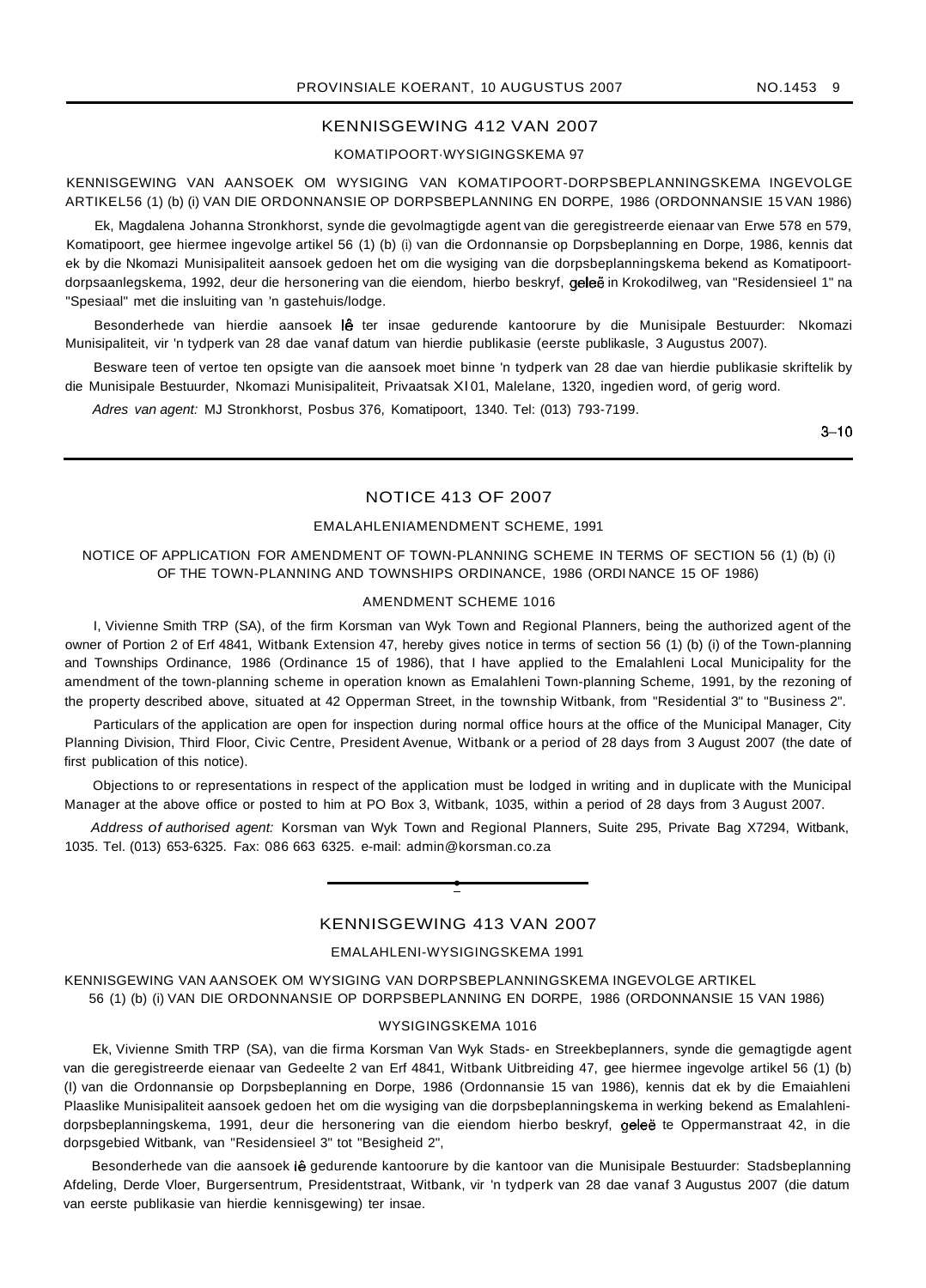Besware teen of vertoe ten opsigte van die aansoek moet binne 'n tydperk van 28 dae vanaf 3 Augustus 2007 skriftelik en in tweevoud by die Munisipale Bestuurder by bovermelde kantoor ingedien of aan hom by Posbus 3, Witbank, 1035, gepos word.

Adres van gemagtigde agent: Korsman van Wyk Stads en Streekbeplanners, Suite 295, Privaatsak X7294, Witbank, 1035. Tel. (013) 653-6325. Fax: 086 663 6326. e-mail: admin@korsman.co.za

 $3 - 10$ 

## **NOTICE 414 OF 2007**

#### **EMALAHLENI AMENDMENT SCHEME,** 1991

NOTICE OF APPLICATION FOR AMENDMENT OF TOWN-PLANNING SCHEME IN TERMS OF SECTION 56 (1) (b) (i) OF THE TOWN-PLANNING AND TOWNSHIPS ORDINANCE, 1986 (ORDINANCE 15 OF 1986)

#### **AMENDMENT SCHEME 1043**

I, Vivienne Smith TRP (SA), of the firm Korsman van Wyk Town and Regional Planners, being the authorized agent of the owner of Erf 2383, Witbank Extension 12, hereby gives notice in terms of section 56 (1) (b) (i) of the Town-planning and Townships Ordinance, 1986 (Ordinance 15 of 1986), that I have applied to the Emalahleni Local Municipality for the amendment of the town-planning scheme in operation known as Emalahleni Town-planning Scheme, 1991, by the rezoning of the property described above, situated at 5 Woltemade Street in the township Witbank, from "Residential 1" to "Special" with Annexure 349.

Particulars of the application are open for inspection during normal office hours at the office of the Municipal Manager:. City Planning Division, Third Floor, Civic Centre, President Avenue, Witbank or a period of 28 days from 3 August 2007 (the date of first publication of this notice).

Objections to or representations in respect of the application must be lodged in writing and in duplicate with the Municipal Manager at the above office or posted to him at PO Box 3, Witbank, 1035, within a period of 28 days from 3 August 2007.

Address of authorised agent: Korsman van Wyk Town and Regional Planners, Suite 295, Private Bag X7294, Witbank, 1035. Tel. (013) 653-6325. Fax: 0866636325. E-mail: admin@korsman.co.za

## **KENNISGEWING 414 VAN 2007**

#### **EMALAHLENI·WYSIGINGSKEMA** 1991

KENNISGEWING VAN AANSOEK OM WYSIGING VAN DORPSBEPLANNINGSKEMA INGEVOLGE ARTIKEL 56 (1) (b) (i) VAN DIE ORDONNANSIE OP DORPSBEPLANNING EN DORPE, 1986 (ORDONNANSIE 15 VAN 1986)

#### **WYSIGINGSKEMA 1043**

Ek, Vivienne Smith TRP (SA), van die firma Korsman Van Wyk Stads- en Streekbeplanners, synde die gevolmagtigde agent van die geregistreerde eienaar van Erf 2383, Witbank Uitbreiding 12, gee hiermee ingevolge artikel 56 (1) (b) (i) van die Ordonnansie op Dorpsbeplanning en Dorpe, 1986 (Ordonnansie 15 van 1986), kennis dat ek by die Emalahleni Plaaslike Munisipaliteit aansoek gedoen het om die wysiging van die dorpsbeplanningskema in werking bekend as Emalahlenidorpsbeplanningskema, t 991, deur die hersonering van die eiendom hierbo beskryf, geleë te Woltemadestraat 5, in die dorpsgebied Witbank, van "Residensieel 1" tot "Spesiaal" met 'n Bylaag 349.

Besonderhede van die aansoek lê gedurende kantoorure by die kantoor van die Munisipale Bestuurder: Stadsbeplanning Afdeling, Derde Vloer, Burgersentrum, Presidentstraat, Witbank, vir 'n tydperk van 28 dae vanaf 3 Augustus 2007 (die datum van eerste publikasie van hierdie kennisgewing) ter insae.

Besware teen of vertoe ten opsigte van die aansoek moet binne 'n tydperk van 28 dae vanaf 3 Augustus 2007 skriftelik en in tweevoud by die Munisipale Bestuurder by bovermelde kantoor ingedien of aan hom by Posbus 3, Witbank, 1035, gepos word.

Adres van gemagtigde agent: Korsman van Wyk Stads en Streekbeplanners, Suite 295, Privaatsk X7294, Witbank, 1035. Tel. (013) 653-6325. Fax: 086 663 6326. E-mail: admin@korsman.co.za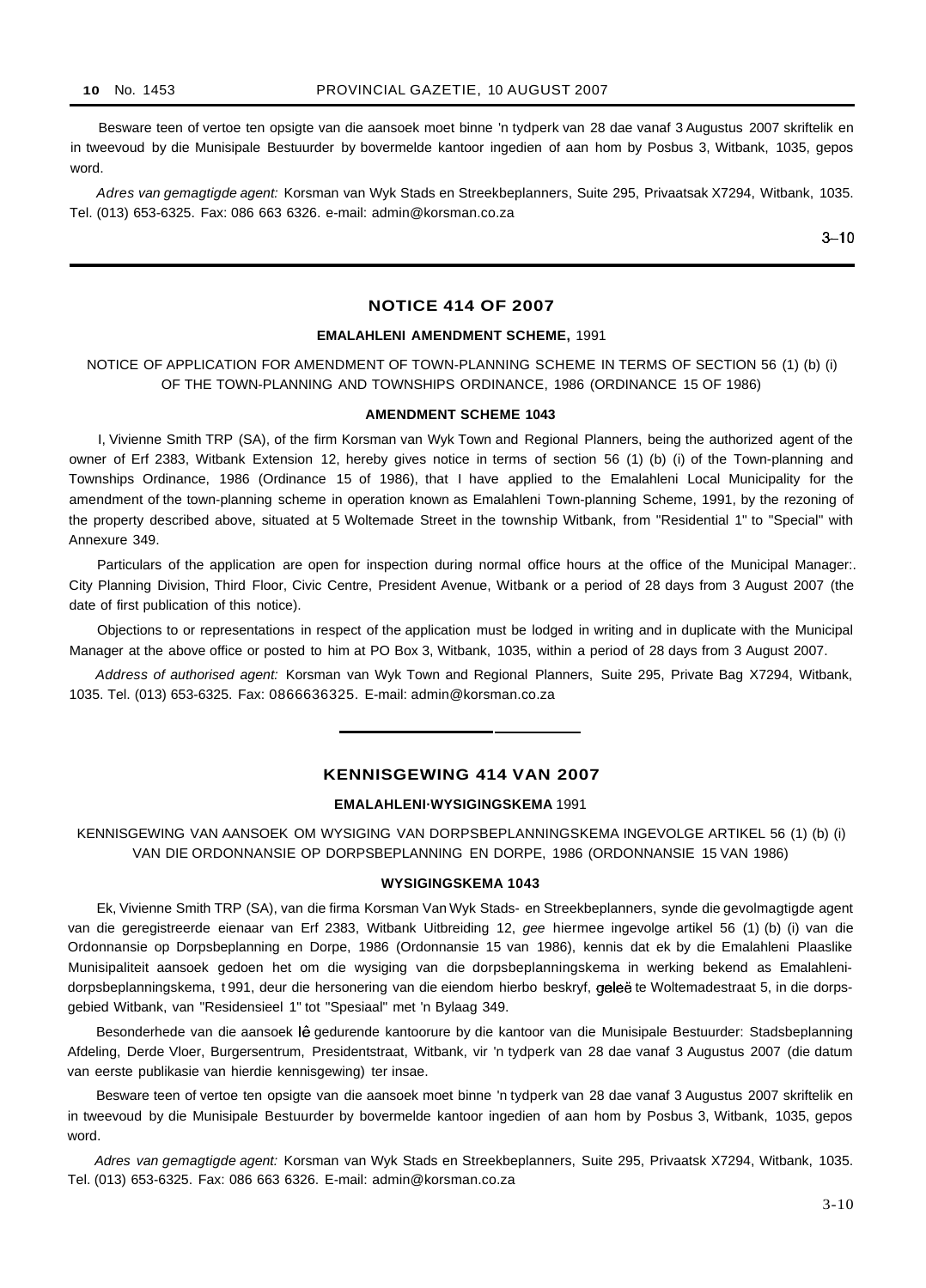## **NOTICE** 415 **OF** 2007

## NOTICE OF APPLICATION FOR AMENDMENT OF THE EMALAHLENI TOWN-PLANNING SCHEME, 1991, IN TERMS OF SECTION 56 (1) (b) (i) OF THE TOWN-PLANNING AND TOWNSHIPS ORDINANCE, 1986

#### EMALAHLENI AMENDMENT SCHEME 1045

I, Maria Elizabeth Human TRP (SA), being the authorised agent of the owner of Erf 1734, Witbank Extension 8, hereby give notice in terms of section 56 (1) (b) (i) of the Town-planning and Townships Ordinance, 1986, that I have applied to the Emalahleni Local Municipality for the amendment of the town-planning scheme known as the Emalahleni Town-planning Scheme, 1991, by the rezoning of the erf described above, situated on Van Bruggen Street, from "Residential 1" to "Special for light Industrial".

Particulars of the application will lie for inspection during normal office hours at the office of the Chief Town Planner, Third Floor, Civic Centre, Mandela Avenue, eMalahleni, for a period of 28 days from 3 August 2007.

Objections to or representations in respect of the application must be lodged with or made in writing to the Municipal Manager at the above address or at PO Box 3, Emalahleni, 1035, within a period of 28 days from 3 August 2007.

Address of applicant: Welwyn Town and Regional Planners, P.O. Box 4708, Middelburg, 1050. Tel: (013) 282-8992. (Our Reference: P0732)

## **KENNISGEWING** 415 **VAN** 2007

**•**

## KENNISGEWING VAN AANSOEK OM WYSIGING VAN DIE EMALAHLENI-DORPSBEPLANNINGSKEMA, 1991, INGEVOLGE ARTIKEL 56 (1) (b) (i) VAN DIE ORDONNANSIE OP DORPSBEPLANNING EN DORPE, 1986

#### EMALAHLENI-WYSIGINGSKEMA 1045

Ek, Maria Elizabeth Human SS (SA), synde die gemagtigde agent van die eienaar van Erf 1734, Witbank, Uitbreiding 8, gee hiermee ingevolge artikel 56 (1) (b) (i) van die Ordonnansie op Dorpsbeplanning en Dorpe, 1986, kennis dat ek by die Emalahleni Plaaslike Munisipaliteit aansoek gedoen net am die wysiging van die dorpsbeplanningskema, bekend as die Emalahleni-dorpsbeplanningskema, 1991, deur die hersonering van die eiendom hierbo beskryf, geleë te Van Bruggenstraat. vanaf "Residensieel 1" na "Spesiaal vir Iigte tndustrieel".

Besonderhede van die aansoek lê ter insae gedurende gewone kantoorure by die Hoof Stadsbeplanner, Derde Vloer, Burgersentrum, Mandelarylaan, eMalahleni, vir 'n tydperk van 28 dae vanaf 3 Augustus 2007.

Besware teen of vertoe ten opsigte van die aansoek moet binne 'n tydperk van 28 dae vanaf 3 Augustus 2007 skriftelik tot die Munisipale Bestuurder by bovermelde adres of by Posbus 3, Emalahleni, 1035, ingedien of gerig word.

Adres van applikant: Welwyn Stads- en Streekbeplanners, Posbus 4708, Middelburg, 1050. Tel: (013) 282-8992.

3-10

#### **NOTICE** 416 **OF** 2007

NOTICE OF APPLICATION FOR THE AMENDMENT OF STEVE TSHWETE TOWN-PLANNING SCHEME 2004 IN TERMS OF SECTION 56 (1) (b) (i) OF THE TOWN-PLANNING AND TOWNSHIPS ORDINANCE, 1986

#### STEVE TSHWETE AMENDMENT SCHEME 195

I, Maria Elizabeth Human TRP (SA), being the authorised agent of the owner of Portion 39 (a portion of Portion 2) of the farm Elandspruit 291 JS, hereby give notice in terms of section 56 (1) (b) (i) of the Town-planning and Townships Ordinance, 1986, that I have applied to the Steve Tshwete Local Municipality for the amendment of the town-planning scheme known as the Steve Tshwete Town-planning Scheme, 2004, by the rezoning of the portion described above, situated on the N4Y3, from "Agriculture" to "Industrial 1" with Annexure 160.

Particulars of the application will lie for inspection during normal office hours at the office of the Town Secretary, Second Floor, Wanderers Avenue, Middelburg. for a period of 28 days from 3 August 2007.

Objections to or representations in respect of the application must be lodged with or made in writing to the Town Secretary at the above address or at POBox 14, Middelburg, 1050, within a period of 28 days from 3 August 2007.

Address of applicant: Welwyn Town and Regional Planners, POBox 4708, Middelburg, 1050. Tel: (013) 282-8992. Our reference: P0725.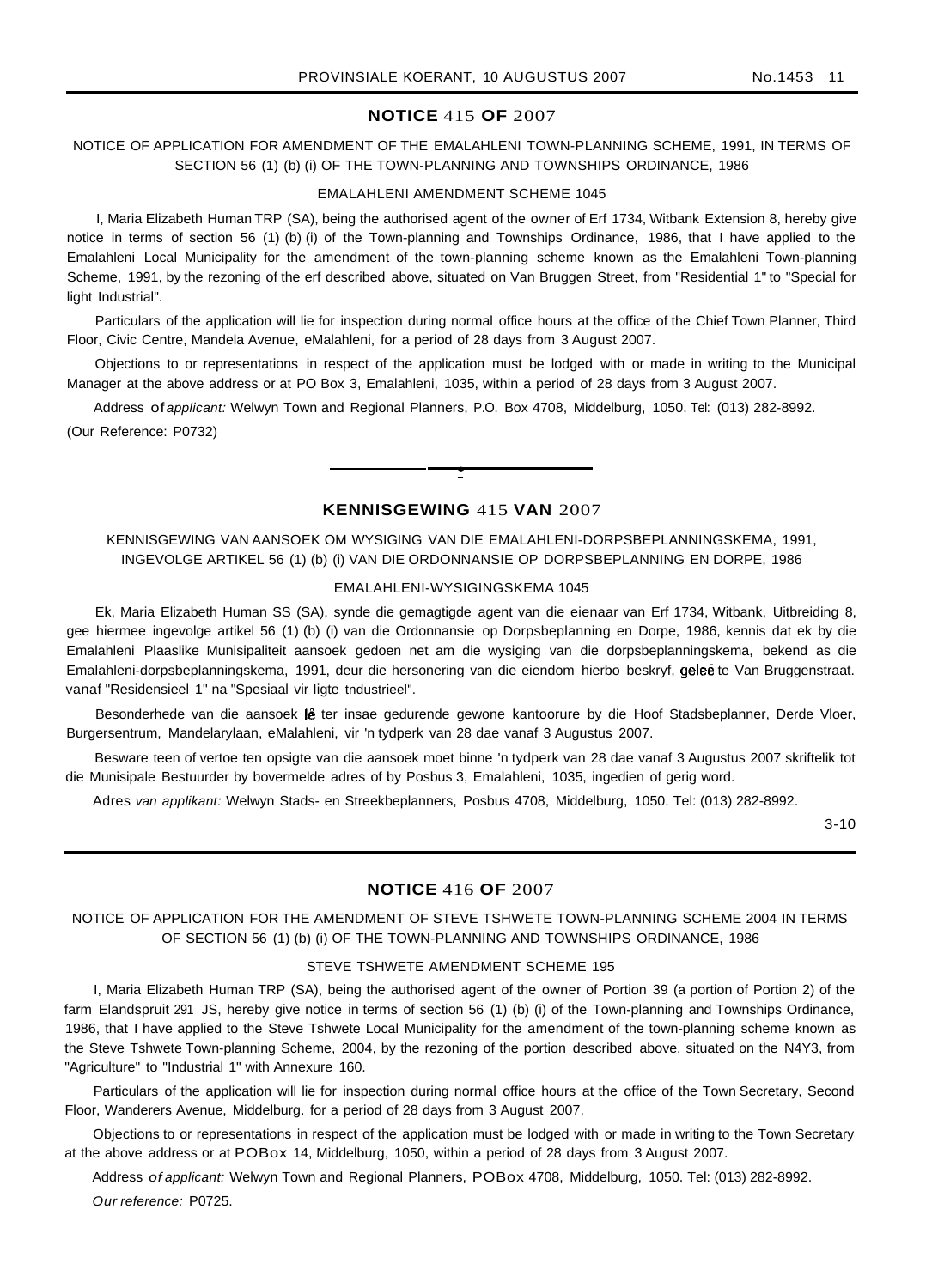## **KENNISGEWING 416 VAN 2007**

KENNISGEWING VAN AANSOEK OM WYSIGING VAN DIE STEVE TSHWETE DORPSBEPLANNINGSKEMA 2004 INGEVOLGE ARTIKEL 56 (1) (b) (i) VAN DIE ORDONNANSIE OP DORPSBEPLANNING EN DORPE, 1986

#### **STEVE TSHWETE·WYSIGINGSKEMA 195**

Ek, Maria Elizabeth Human SS (SA), synde die gemagtigde agent van die eienaar van Gedeelte 39 (gedeelte van Gedeelte 2) van die Plaas Elandspruit 291 JS, gee hiermee ingevolge artikel 56 (1) (b) (i) van die Ordonnansie op Dorpsbeplanning en Dorpe, 1986, kennis dat ek by die Steve Tshwete Plaaslike Munisipaliteit aansoek gedoen het om die wysiging van die dorpsbeplanningskema, bekend as die Steve Tshwete-dorpsbeplanningskema, 2004, deur die eiendom soos hierbo beskryf gelee op die N4Y3 te hersoneer, vanaf "Landbou" na "Industrieel 1" met Bylae A160.

Besonderhede van die aansoek lê ter insae gedurende gewone kantoorure by die Hoof Stadsekretaris, Tweede Vloer, Munisipale Gebou, Wandererslaan, Middelburg, vir 'n tydperk van 28 dae vanaf 3 Augustus 2007.

Besware teen of vertoe ten opsigte van die aansoek moet binne 'n tydperk van 28 dae vanaf 3 Augustus 2007 skriftelik tot die Stadsekretaris by bovermelde adres of by Posbus 14, Middelburg, 1050, ingedien or gerig word.

Adres van applikant: Welwyn Stads- en Streekbeplanners, Posbus 4708, Middelburg, 1050. Tel: (013) 282-8992.

3-10

## **NOTICE 417 OF 2007**

#### **DELMAS AMENDMENT SCHEME** 1/2007

We, Terraplan Associates, being the authorised agent of the owner of Erf 763, Delmas Extension 6, hereby give notice in terms of section 56 (1) (b) (i) and (ii) of the Town-planning and Townships Ordinance, 1986, that we have applied to the Delmas Local Municipality, for the amendment of the town-planning scheme known as the Delmas Town-planriing Scheme, 2007, by the rezoning of the property described above, situated at 10 Copper Street, Delmas Extension 6, from "Industrial 2" to "Educational".

Particulars of the application will lie for inspection during normal office hours at the office of the Municipal Manager, Room 2, c/o Samuel- and Van der Walt Street, Delmas, for the period of 28 days from 03/08/2007.

Objections to or representations in respect of the application must be lodged with or made in writing to the Municipal Manager at the above address or at POBox 6, Delmas, 2210, within a period of 28 days from 03/08/2007.

Address of agent: (HS 1712) Terraplan Associates, POBox 1903, Kempton Park, 1620.

#### **KENNISGEWING 417 VAN 2007**

#### **DELMAS·WYSIGINGSKEMA** 1/2007

Ons, Terraplan Medewerkers, synde die gemagtigde agent van die eienaar van Erf 763, Delmas Uitbreiding 6, gee hiermee ingevolge artikel 56 (1) (b) (i) en (ii) van die Ordonnansie op Dorpsbeplanning en Dorpe, 1986, kennis dat ons by die Delmas Piaaslike Munisipaliteit aansoek gedoen het om die wysiging van die dorpsbeplanningskema bekend as Deimasdorpsbeplanningskema, 2007, deur die hersonering van die eiendom hierbo beskryf, geleë te Copperweg 10, Delmas Uitbreiding 6, vanaf "Nywerheid 2" tot "Opvoedkundig".

Besonderhede van die aansoek lê ter insae gedurende gewone kantoorure by die kantoor van die Munisipaie Bestuurder, Kamer 2, h/v Samuel- en Van der Waltstraat, Delmas, vir 'n tydperk van 28 dae vanaf 03/08/2007.

Besware teen of vertoe ten opsigte van die aansoek moet binne 'n tydperk van 28 dae vanaf 03/08/2007 skriftelik by of tot die Munisipale Bestuurder by bovermelde adres of by Posbus 6, Delmas, 2210, ingedien or gerig word.

Adres van applikant: (HS1712) Terraplan Medewerkers, Posbus 1903, Kempton Park, 1620.

3-10

#### **NOTICE 418 OF 2007**

#### **DELMAS AMENDMENT SCHEME** 3/2007

We, Terraplan Associates, being the authorised agent of the owner of Erf 412, Elott, hereby give notice in terms of section 56 (1) (b) (i) and (ii) of the Town-planning and Townships Ordinance, 1986, that we have applied to the Delmas Local Municipality, for the amendment of the town-planning scheme known as the Delmas Town-planning Scheme, 2007, by the rezoning of the above-mentioned err, situated at 412 The Avenue, Eloff Township, from "Residential 1" to "Residential 2", subject to certain restrictive measures.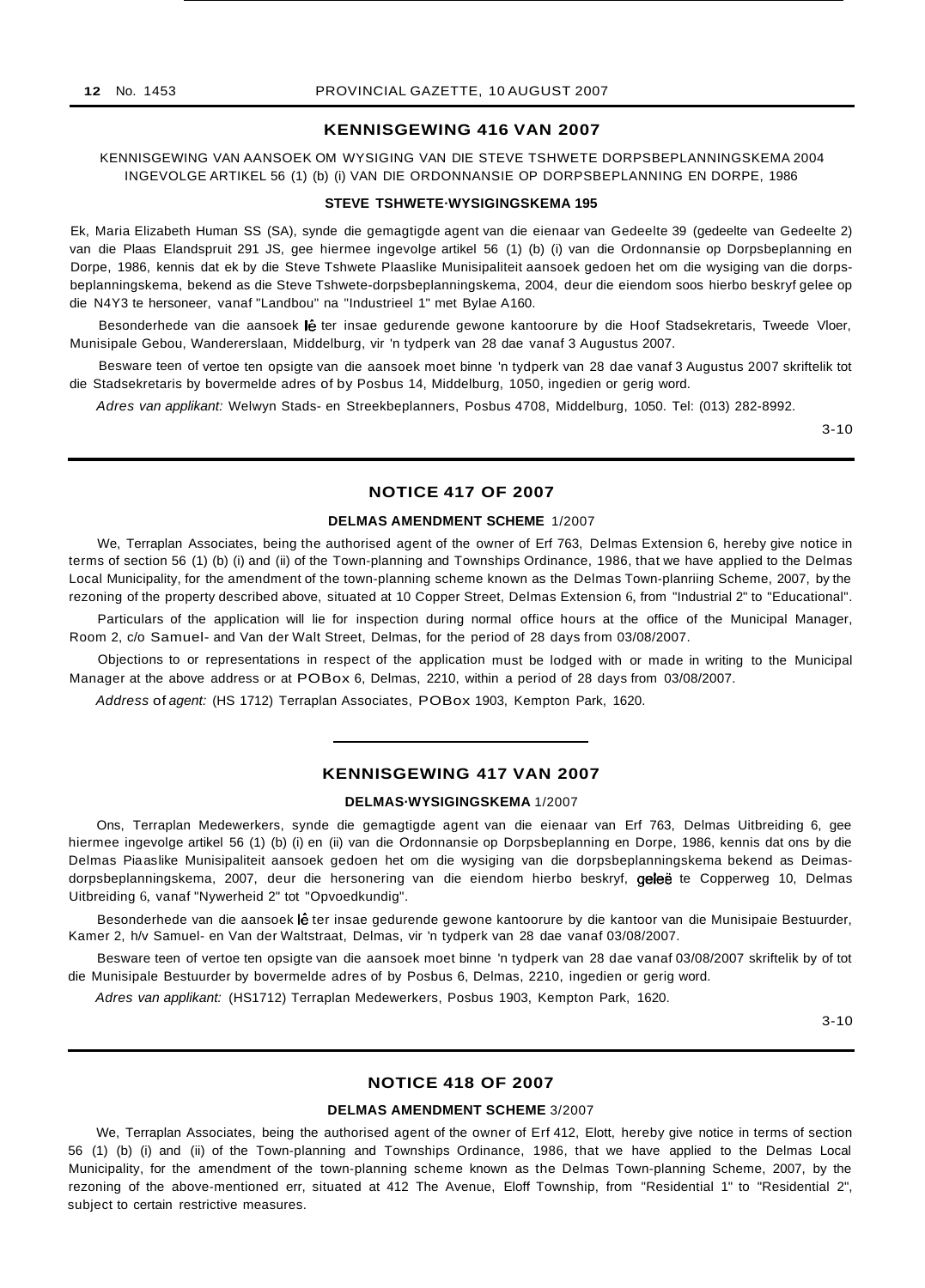Particulars of the application will lie for inspection during normal office hours at the office of the Municipal Manager, Room 2, c/o Samuel - and Van der Walt Street, Delmas, for the period of 28 days from 03/08/2007.

Objections to or representations in respect of the application must be lodged with or made in writing to the Municipal Manager at the above address or at POBox 6, Delmas, 2210, within a period of 28 days from 03/08/2007.

Address of agent: (HS 1721) Terraplan Associates, POBox 1903, Kempton Park, 1620.

## **KENNISGEWING 418 VAN 2007**

**•**

#### **DELMAS-WYSIGINGSKEMA 3/2007**

Ons, Terraplan Medewerkers, synde die gemagtigde agent van die eienaar van **Erf**412, Eloff, gee hlermee ingevolge artikel 56 (1) (b) (I) en (ii) van die Ordonnansie op Dorpsbeplanning en Dorpe, 1986, kennis dat ons by die Delmas Piaaslike Munisipaliteit aansoek gedoen het om die wysiging van die dorpsbeplanningskema bekend as Delmas-dorpsbeplanningskema, 2007, deur die hersonering van die eiendom hlerbo beskryf, qelee te Die Laan 412, Eloff Dorp, vanaf "Residensieel 1" na "Residensieel 2", onderworpe aan sekere beperkende voorwaardes.

Besonderhede van die aansoek lê ter insae gedurende gewone kantoorure by die kantoor van die Munisipale Bestuurder, Kamer 2, h/v Samuel- en Van der Waltstraat, Delmas, vir 'n tydperk van 28 dae vanaf 03/08/2007.

Besware teen of vertoe ten opsigte van die aansoek moet binne 'n tydperk van 28 dae vanaf 03/08/2007 skriftelik by of tot die Munisipale Bestuurder by bovermelde adres of by Posbus 6, Delmas, 2210, ingedien of gerig word.

Adres van agent: (HS1721) Terraplan Medewerkers, Posbus 1903, Kempton Park, 1620.

3-10

#### **NOTICE 419 OF 2007**

#### **NELSPRUIT AMENDMENT SCHEME 1468**

NOTICE OF APPLICATION FOR THE AMENDMENT OF TOWN-PLANNING SCHEME IN TERMS OF SECTION 56 (1) (b) (i) OF THE TOWN-PLANNING AND TOWNSHIPS ORDINANCE, 1986 (ORDINANCE 15 OF 1986)

I, Kevin Neil Kritzinger TRP (SA) of Plan-2-Survey Africa Incorporated, being the authorized agent of the registered owner of Erf 155, Sonheuwel Township, hereby gives notice in terms of section 56 (1) (b) (i) of the Town-planning and Townships Ordinance, 1986 (Ordinance 15 of 1986), that I have applied to the Mbombela Local Municipality for the amendment of the townplanning scheme known as Nelspruil Town-planning Scheme, 1989, by the rezoning of the property described above, situated at 12 Gerrit Maritz Street, Sonheuwel Township, from "Residential 1" with a density of "One dwelling per Erf' to "Residential 4" in "Height Zone 0", subject to certain conditions.

Particulars of the application will lie for inspection during normal office hours at the office of the Municipal Manager, Mbombela Local Municipality, Nel Street, Nelspruit, for a period of 28 days from 3 August 2007.

Objections to, or representations in respect of the application must be lodged with or made in writing to the Municipal Manager at the above-mentioned address or at Mbombela Local Municipality, POBox 45, Nelsprult, 1200, within a period of 28 days from 3 August 2007.

Address of applicant: Plan-2-Survey Africa, POBox 3203, Nelspruit, 1200. Tel: (013) 741-1060. Fax: (013) 741-3752. Cell: 0827740720. E-mail: plan2survey@telkomsa.net Ref: k1707 Rezoning Advertlsementijuly'07-sdb.

#### **KENNISGEWING 419 VAN 2007**

**•**

KENNISGEWING VAN AANSOEK OM WYSIGING VAN DORPSBEPLANNINGSKEMA INGEVOLGE ARTIKEL 56 (1) (b) (I) VAN DIE ORDONNANSIE OP DORPSBEPLANNING EN DORPE, 1986 (ORDONNANSIE 15 VAN 1986)

#### **NELSPRUIT-WYSIGINGSKEMA 1468**

Ek, Kevin Neil Kritzinger SS (SA) van Plan-2-Survey Africa Ingelyf, synde die gemagtigde agent van die geregistreerde eienaar van Erf 155, dorp Sonheuwel, gee hiermee ingevolge artikel 56 (1) (b) (i) van die Ordonnansie op Dorpsbeplanning en Dorpe, 1986 (Ordonnansie 15 van 1986), kennis dat ek by die Mbombela Plaaslike Munisipaliteit aansoek gedoen het om die wysiging van die dorpsbeplanningskema bekend as Nelspruit-dorpsbeplanningskema, 1989, deur die hersonering van die eiendom hierbo beskryf, geleë te Gerrit Marltzstraat 12, dorp Sonheuwel, vanaf "Residensieel 1" met 'n digtheid van "Een woonhuls per Erf' na "Resldensieel 4" in "Hoogtesone 0", onderworpe aan sekere voorwaardes.

Besonderhede van bogenoemde aansoek lê ter insae gedurende gewone kantoorure by die kantoor van die Munisipale Bestuurder, Mbombela Plaaslike Munisipalitelt, Burgersentrum, Nelstraat, Nelsprult. vir 'n tydperk van 28 dae vanaf 3 Augustus 2007.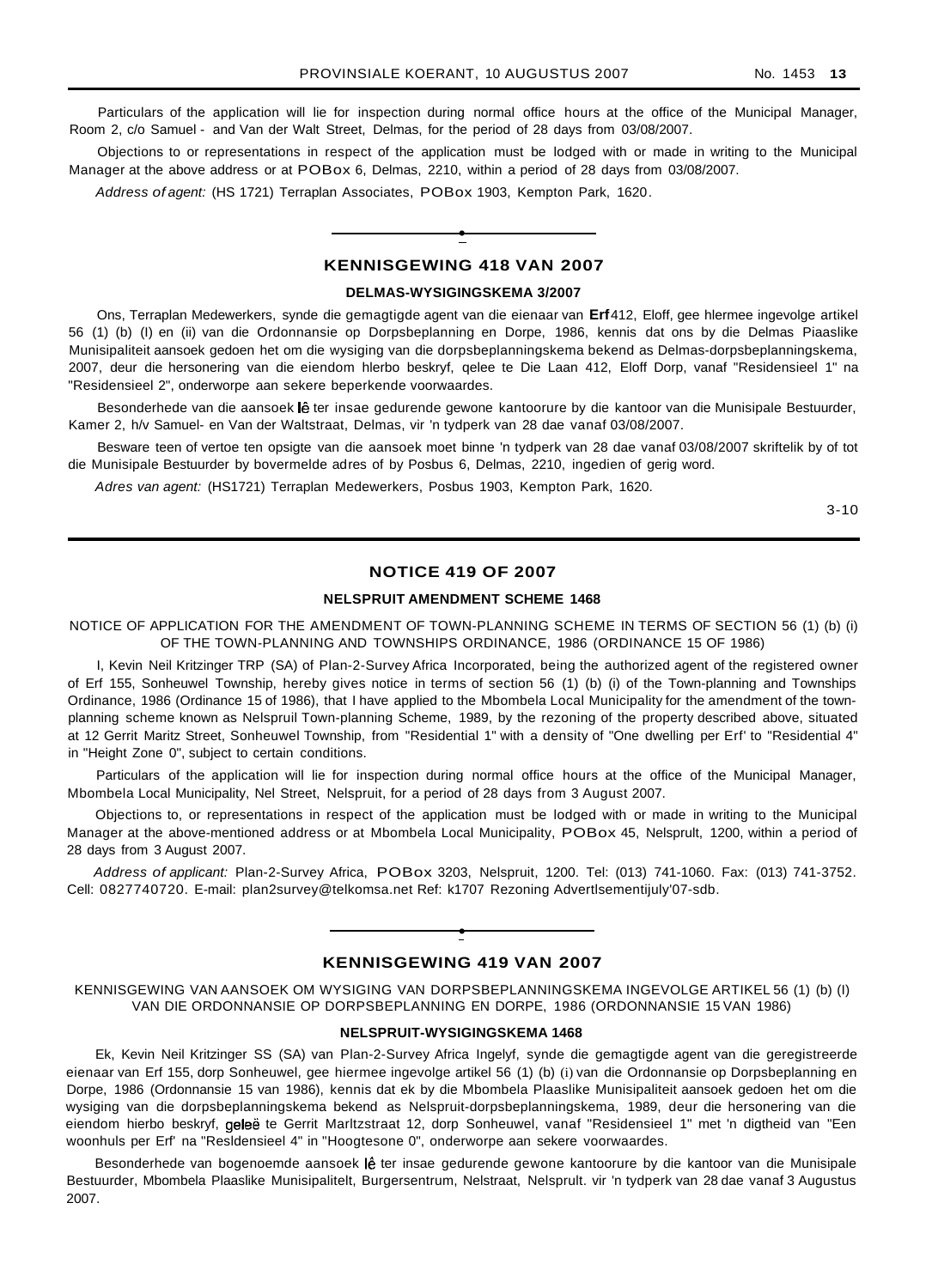Besware teen of vertoe ten opsigte van die aansoek moet binne 'n tydperk van 28 dae vanaf 3 Augustus 2007 skriftelik by of tot die Munisipale Bestuurder by bovermelde acres of Mbombela Plaaslike Munisipaliteit, Posbus 45, Nelsprult, 1200, ingedien of gerig word.

Adres van appfikant: Plan-2-Survey Africa Ingelyf, Posbus 3203, Nelspruit, 1200. Tel: (Ot3) 741-1060. Faks: (013) 741-3752. Sel: 082 7740720. E-mail: plan2survey@telkomsa.net

3-10

## **NOTICE 420 OF 2007**

## APPLICATION FOR REMOVAL OF RESTRICTIVE CONDITION [SECTION 3 (1) OF THE REMOVAL OF RESTRICTIONS ACT, 1967]

Notice is hereby given in terms of the provisions of section 3 (1) of the Removal of Restrictions Act, 1967 (Act 84 of 1967), that application is made by Kevin Neil Kritzinger TRP (SA) from Plan-2-Survey Africa Incorporated on behalf of Isaiah Nhlanhla Khoza and Sibongile Vera Khoza, the registered owners of Erf 155, Sonheuwel Township, for the removal of conditions 2,3 and 5 (and renumbering of condition 4 to condition 2) in the Deed of Transfer T23972/2007.

The application and related documentation lies open for inspection during normal office hours at the Department of Agriculture and Land Administration (Attention M Stoop), Simunye Building, c/o De Waal & Anderson Streets, Nelspruit, and the Mbombela Local Municipality, Municipal Offices, Nelsprui1.

Objections against, and representations in respect of the application must be submitted in writing to the Head of the Department, Department of Agriculture and Land Administration, Private Bag X11219, Nelspruit, 1200 (Attention M Stoop). Tel: (013) 766-6279, Fax (013) 766-8247, and the authorized agent hereunder, within 28 days from the date of the first publication of this notice, namely 3 August 2007.

Authorized agent: Plan-2-Survey Africa Incorporated, POBox 3203,. Nelspruit, 1200. Tel: (013) 741-1060. Fax: (013) 741-3752. E-mail: plan2survey@telkomsa.net K1707 kennisgewing-notice/july'07-sdb.



## **KENNISGEWING 420 VAN 2007**

AANSOEK OM OPHEFFING VAN BEPERKENDE VOORWAARDES [ARTIKEL3 (1) VAN DIE WET OP OPHEFFING VAN BEPERKINGS, 1967]

Kennis geskied hiermee ingevolge die bepalings van artikel 3 (1) van die Opheffing van Beperkings, 1967 (Wet 84 van 1967), oat aansoek gedoen is deur Kevin Neil Kritzinger SS (SA) van Plan-2-Survey Africa Ingelyf namens Isaiah Nhlanhla Khoza en Sibongile Vera Khoza, die geregistreerde eienaars van Erf 155, dorp Sonheuwel vir die opheffing van voorwaardes 2,3 en 5 (en hernommer van voorwaarde 4 tot voorwaarde 2), in die Akte van Transport T23972/2007.

Die aansoek en die betrokke dokumentasie lê ter insae gedurende gewone kantoorure by die Departement van Landbou en Grond Administrasie (Aandag M Stoop), Simunyegebou, h/v De Waal & Andersonstraat, Nelspruit, en die kantoor van die Munisipale Bestuurder, Mbombela Plaaslike Munisipaliteit, Munisipale Kantore, Nelspruil.

Besware teen of vertoe met betrekking tot die aansoek moet skriftelik binne 28 dae vanaf datum van eerste publikasie hiervan, naamlik 3 Augustus 2007 by die Hoof van die Departement van Landbou en Grond Administrasie, Privaatsak X11219, Nelspruit, 1200 (Aandag M Stoop). Tel: (013) 766-6279, Faks: (013) 766-8247, en die gevolmagtigde van die applikant hieronder genoem ingedien word.

Gevolmagtigde agent: Plan-2-Survey Africa Ingelyf, Posbus 3203, Nelspruit, 1200. Tel: (013) 741-1060. Faks: (013) 741-3752. E-pos: plan2survey@telkomsa.net

 $3 - 10$ 

#### **NOTICE 421 OF 2007**

#### **ANNEXURE 39**

## **MALELANE AMENDMENT SCHEME 69**

NOTICE OF APPLICATION FOR AMENDMENT OF TOWN-PLANNING SCHEME IN TERMS OF SECTION 56 (1) (b) (i) OF THE TOWN·PLANNING AND TOWNSHIPS ORDINANCE, 1986 (ORDINANCE No. 15 OF 1986)

I, Johannes Christiaan Engelbrecht, being the authorized agent of the owner of Stand 1045 (978.979.980). Malelane, hereby give notice in terms of section 56 (1) (b) (i) of the Town-planning and Townships Ordinance, 1986, that I have applied to the Nkomazi Municipality of Malelane for the amendment of the town-planning scheme known as Malelane Town-planning Scheme, 1997, by the rezoning of the property described above, from "Residential t" to "Residential 3".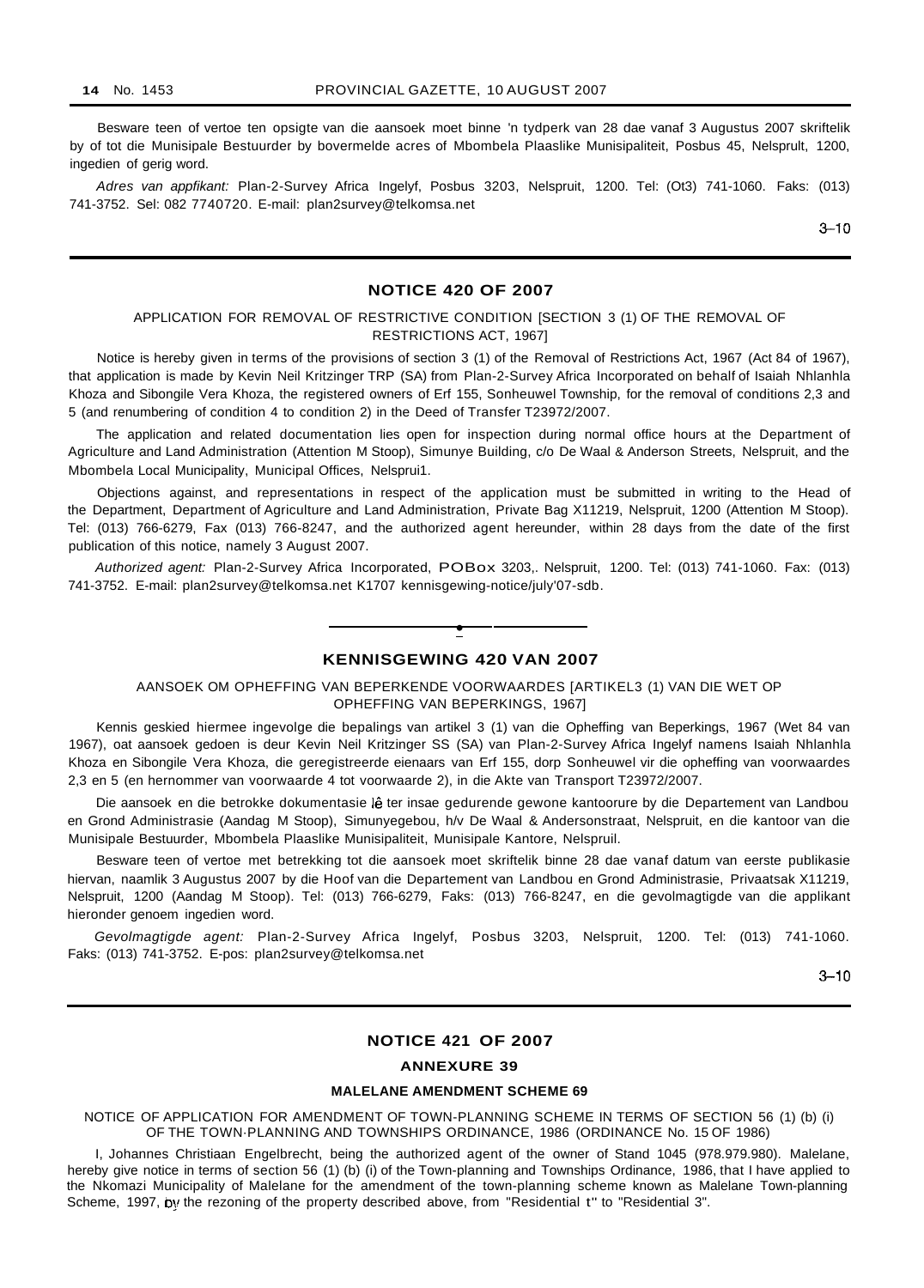Particulars of the application will lie for inspection during normal office hours at the office of the Municipal Manager, Nkomazi Municipality, 9 Park Street, Malelane, far a period of 28 days from 3 August 2007.

Objections to or representations in respect of the application must be lodged with or made in writing to the Municipal Manager at the above address or at Private Bag X101, Malelane, within a period of 28 days from 3 August 2007.

Address of agent: Esselens Engelbrechts Inc., P.O. Box 652, Komatipoorl, 1340. Tel: (013) 793-7783. Fax: 086 510 5447. E-mail: leana@mindmatlers.co.za Ok3.07)

## **KENNISGEWING 421 VAN 2007**

#### **BYLAE 39**

#### **MALELANE-WYSIGINGSKEMA 69**

KENNISGEWING VAN AANSOEK OM WYSIGING VAN DORPSBEPLANNINGSKEMA INGEVOLGE ARTIKEL 56 (1) (b) (i) VAN DIE ORDONNANSIE OP DORPSBEPLANNING EN DORPE, 1986 (ORDONNANSIE 15 VAN 1986)

Ek, Johannes Christiaan Engelbrecht, synde die gevolmagtigde agent van die eienaar van Erf 1045 (978.979.980), Malelane, gee hiermee ingevolge artikel 56 (1) (b) (i) van die Ordonnansie op Darpsbeplanning en Dorpe, 1986, kennis dat ek by die Nkomazi Munisipaliteit aansoek gedoen het om die wysiging van die darpsbeplanningskema bekend as die Malelanedorpsbeplanningskema, 1997, deur die hersonering van die eiendom hierbo beskryf, vanaf "Residensieel 1" na "Residensieel 3".

Besonderheele van die aansoek lê ter insae gedurende gewone kantoorure by die kantoor van die Munisipale Bestuurder, Nkomazi Munisipaliteit, Malelane, Parkstraat No.9, Malelane, vir 'n tydperk van 28 dae vanaf 3 Augustus 2007.

Besware teen of vertoe ten opsigte van die aansoek moet binne 'n periode van 28 dae vanaf 3 Augustus 2007 skriftelik by of tot die Munisipale Bestuurder by bovermelde adres of by Privaatsak Xl 01, Malelane, 1320, ingeelien of gerig word.

Adres van agent: Esselens Engelbrechts Ing., Posbus 652, Komatipoort, 1340. Tel: (013) 793-7783. Faks: 086 510 5447. E-pos: leana@mindmatlers.co.za Ok3.07)

3-10

#### **NOTICE 422 OF 2007**

#### SCHEDULE 8

#### [Regulation 11 (2)]

NOTICE OF APPLICATION FOR AMENDMENT OF TOWN-PLANNING SCHEME IN TERMS OF SECTION 56 (1) (b) (i) OF THE TOWN·PLANNING AND TOWNSHIPS ORDINANCE, 1986 (ORDINANCE 15 OF 1986)

#### **AMENDMENT SCHEME 204**

I, Johannes Jacobus Meiring, being the authorized agent of the owner of Erf 10974, Township of Middelburg, hereby give notice in terms of section 56 (1) (b) (i) of the Town-planning and Townships Ordinance, that I have applied to the Steve Tshwete Local Municipality for the amendment of the town-planning scheme known as Steve Tshwete Town-planning Scheme, 2004, by the rezoning of the property described above situated on Lang Street, from: "Residential 1" to "Residential 3".

Particulars of the application will lie for inspection during normal office hours at the office of the Town Secretary, Room C314, Municipal Building, Middelburg, for a period of 28 days from 3 August 2007.

Objections to or representations in respect of the application must be lodged with or made in writing to the Secretary at the above address or at PO Box 14, Middelburg, 1050. within a period of 28 days from 3 August 2007.

Address of agent: Johan Meiring, Professional Land Surveyor, PO Box 442, Middelburg, 1050.

#### **KENNISGEWING 422 VAN 2007**

BYLAE 8

[Regulasie **11** (2)]

KENNISGEWING VAN AANSOEK OM WYSIGING VAN DORPSBEPLANNINGSKEMA INGEVOLGE ARTIKEL 56 (1) (b) (i) VAN DIE ORDONNANSIE OP DORPSBEPLANNING EN DORPE, 1986 (ORDONNANSIE 15 VAN 1986)

#### **WYSIGINGSKEMA 204**

Ek, Johannes Jacobus Meiring, synde die gemagtigde agent van die eienaar van Erf 10974, Middelburg Dorp, gee hiermee ingevolge artikel 56 (1) (b) (i) van die Ordonnansie op Dorpsbeplanning en Darpe, kennis dat ek by die Steve Tshwete Plaaslike Munisipaliteit aansoek gedoen het om die wysiging van die dorpsbeplanningskema bekend as Steve Tshwete Dorpsbeplanningskema, 2004, deur die hersonering van die eiendom hierbo beskryf geleë te Langstraat van "Residensieel 1" na "Residensieel 3".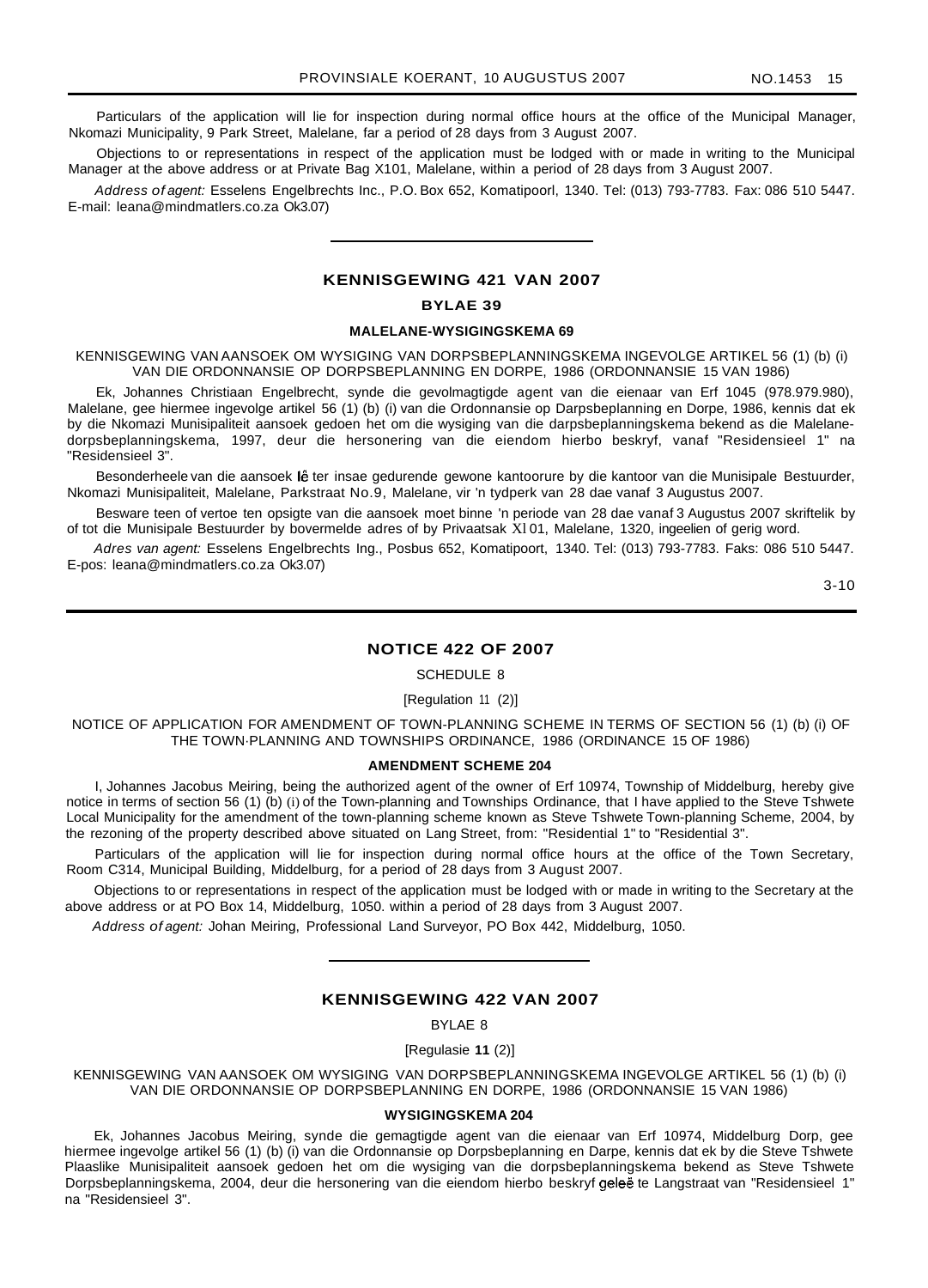Besonderhede van die aansoek lê ter insae gedurende gewone kantoorure by die kantoor van die Stadssekretaris, Kamer C314, Munisipale Gebou, Middelburg, vir 'n tydperk van 28 dae vanaf 3 Augustus 2007.

Besware of vertoe ten opsigte van die aansoek moet binne 'n tydperk van 28 dae vanaf 3 Augustus 2007 skriftelik by of tot die Sekretaris by bovermelde adres of by Posbus 14, Middelburg, 1050, ingedien of gerig word.

Adres van agent: Johan Meiring, Professionele Landmeter, Posbus 442, Middelburg, 1050.

3-10

#### **NOTICE 423 OF 2007**

## SCHEDULE 8

[Regulation 11 (2)]

NOTICE OF APPLICATION FOR AMENDMENT OF TOWN-PLANNING SCHEME IN TERMS OF SECTION 56 (1) (b) (i) OF THE TOWN-PLANNING AND TOWNSHIPS ORDINANCE, 1986 (ORDINANCE 15 OF 1986)

#### **AMENDMENT SCHEME** 215

I, Johannes Jacobus Meiring, being the authorized agent of the owner of Erf 1189, Middelburg Extension 3, hereby give notice in terms of section 56 (1) (b) (i) of the Town-planning and Townships Ordinance, that I have applied to the Steve Tshwete Local Municipality for the amendment of the town-planning scheme known as Steve Tshwete Town-planning Scheme, 2004, by the rezoning of the property described above situated on West Street, from: "Residential 1" to "Residential 2".

Particulars of the application will lie for inspection during normal office hours at the office of the Town Secretary, Room C314, Municipal Building, Middelburg, for a period of 28 days from 3 August 2007.

Objections to or representations in respect of the application must be lodged with or made in writing to the Secretary at the above address or at PO Box 14, Middelburg, 1050, within a period of 28 days from 3 August 2007.

Address of agent: Johan Meiring, Professional Land Surveyor, PO Box 442, Middelburg, 1050.

## **KENNISGEWING 423 VAN 2007**

**-**

BYLAE 8

[Regulasie 11 (2)]

KENNISGEWING VAN AANSOEK OM WYSIGING VAN DORPSBEPLANNINGSKEMA INGEVOLGE ARTIKEL 56 (1) (b) (i) VAN DIE ORDONNANSIE OP DORPSBEPLANNING EN DORPE, 1986 (ORDONNANSIE 15 VAN 1986)

#### **WYSIGINGSKEMA** 215

Ek, Johannes Jacobus Meiring, synde die gemagtigde agent van die eienaar van Erf 1189, Middelburg Uitbreiding 3, gee hiermee ingevolge artikel 56 (1) (b) (i) van die Ordonnansie op Dorpsbeplanning en Dorpe, kennis dat ek by die Steve Tshwete Plaaslike Munisipaliteil aansoek gedoen het om die wysiging van die dorpsbeplanningskema bekend as Steve Tshwete Dorpsbeplanningskema, 2004, deur die hersonering van die eiendom hierbo beskryf geleë te Weststraat van "Residensieel 1" na "ResidensieeI2".

Besonderhede van die aansoek lê ter insae gedurende gewone kantoorure by die kantoor van die Stadsekretaris, Kamer C314, Munisipale Gebou, Middelburg, vir 'n tydperk van 28 dae vanaf 3 Augustus 2007.

Besware of vertoe ten opsigte van die aansoek moet binne 'n tydperk van 28 dae vanaf 3 Augustus 2007 skriftelik by of tot die Sekretaris by bovermelde adres of by Posbus 14, Middelburg, 1050, ingedien of gerig word.

Adres van agent: Johan Meiring, Professionele Landmeter, Posbus 442, Middelburg, 1050.

3-10

#### **NOTICE 424 OF 2007**

SCHEDULE 8

[Regulation 11 (2)1

NOTICE OF APPLICATION FOR AMENDMENT OF TOWN-PLANNING SCHEME IN TERMS OF SECTION 56 (1) (b) (i) OF THE TOWN-PLANNING AND TOWNSHIPS ORDINANCE, 1986 (ORDINANCE 15 OF 1986)

#### **AMENDMENT SCHEME** 216

I, Johannes Jacobus Meiring, being the authorized agent of the owner of Portion 5 of Erf 694, Middelburg, hereby give notice in terms of section 56 (1) (b) (i) of the Town-planning and Townships Ordinance, that I have applied to the Steve Tshwete Local Municipality for the amendment of the town-planning scheme known as Steve Tshwete Town-planning Scheme, 2004, by the rezoning of the propertv described above situated on Verdoorn Street, from: "Residential 1" to "Residential 3".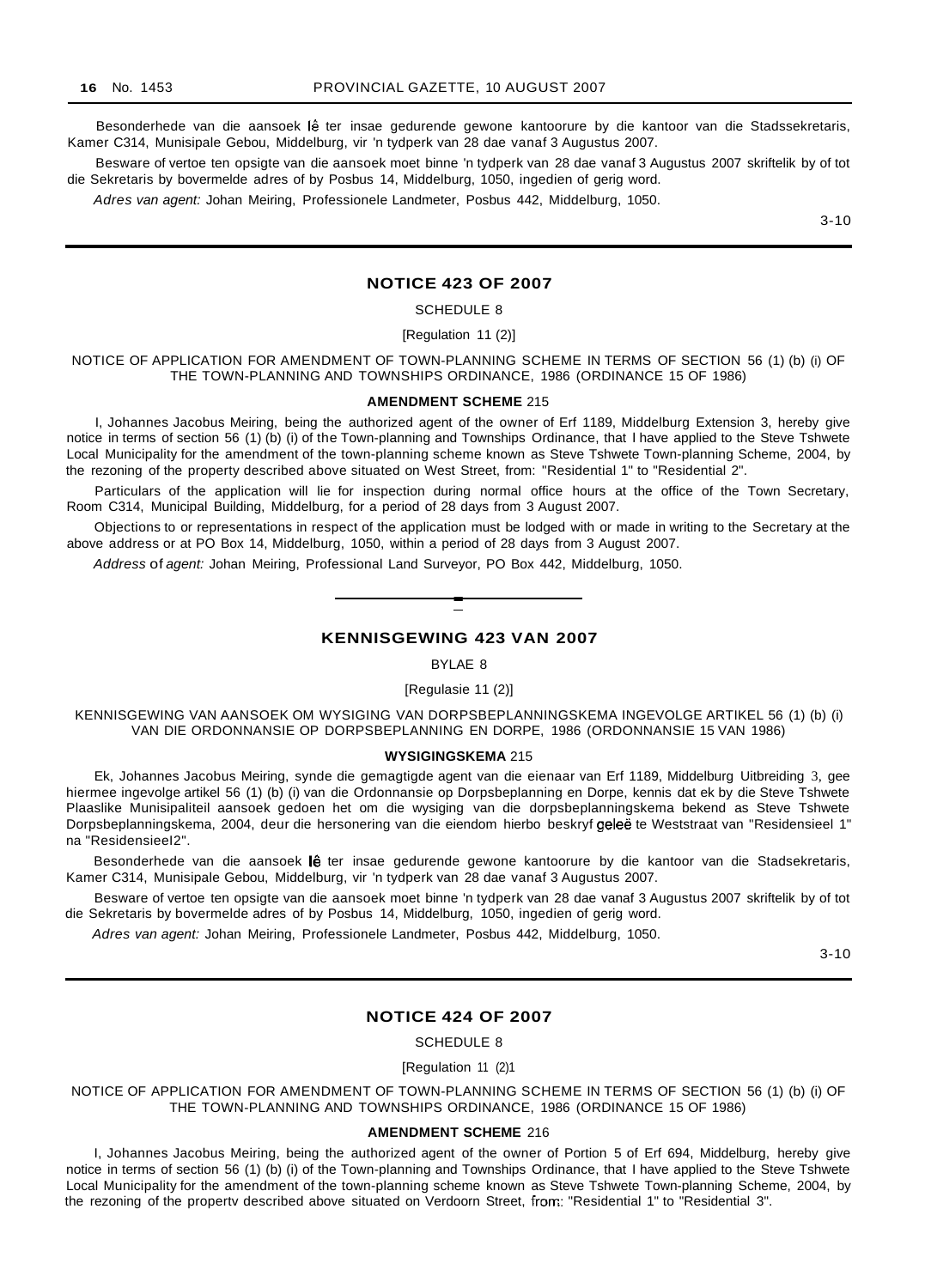Particulars of the application will lie for inspection during normal office hours at the office of the Town Secretary, Room C314, Municipal Building, Middelburg, for a period of 28 days from 3 August 2007.

Objections to or representations in respect of the application must be lodged with or made in writing to the Secretary at the above address or at PO Box 14, Middelburg, 1050, within a period of 28 days from 3 August 2007.

Address of agent: Johan Meiring, Professional Land Surveyor, PO Box 442, Middelburg, 1050.

#### **KENNISGEWING 424 VAN 2007**

**•**

#### BYLAE 8

[Regulasie 11 (2)]

KENNISGEWING VAN AANSOEK OM WYSIGING VAN DORPSBEPLANNINGSKEMA INGEVOLGE ARTIKEL 56 (1) (b) (i) VAN DIE ORDONNANSIE OP DORPSBEPLANNING EN DORPE, 1986 (ORDONNANSIE 15 VAN 1986)

#### **WYSIGINGSKEMA** 216

Ek, Johannes Jacobus Meiring, synde die gemagtigde agent van die eienaar van Gedeelte 5, van Erf 694, Middelburg, gee hiermee ingevolge artikel 56 (1) (b) (i) van die Ordonnansie op Dorpsbeplanning en Dorpe, kennis dat ek by die Steve Tshwete Plaaslike Munisipaliteit aansoek gedoen het om die wysiging van die dorpsbeplanningskema bekend as Steve Tshwete Dorpsbeplanningskema, 2004, deur die hersonering van die eiendom hierbo beskryf geleë te Verdoornstraat van "Residensieell" na "Residensieel 3".

Besonderhede van die aansoek lê ter insae gedurende gewone kantoorure by die kantoor van die Stadsekretaris, Kamer C314, Munisipale Gebou, Middelburg, vir 'n tydperk van 28 dae vanaf 3 Augustus 2007.

Besware of vertos ten opsigte van die aansoek moet binne 'n tydperk van 28 dae vanaf 3 Augustus 2007 skriftelik by of tot die Sekretaris by bovermelde adres of by Posbus 14, Middelburg, 1050, ingedien of gerig word.

Adres van agent: Johan Meiring, Professionele Landmeter, Posbus 442, Middelburg, 1050.

3-10

#### **NOTICE 426 OF 2007**

NOTICE OF APPLICATION FOR THE AMENDMENT OF A TOWN-PLANNING SCHEME IN TERMS OF SECTION 56 (1) (b) (i) OF THE TOWN-PLANNING AND TOWNSHIPS ORDINANCE, 1986 (ORDINANCE 15 OF 1986)

#### **NELSPRUIT AMENDMENT SCHEME 1482**

We, Umsebe Development Planners, represented by Mr B. J. L. van der Merwe, Mr S. T. Masuku, Ms H. Meintjes and Mr M. Laack, being the authorized agent of the owner of the approved Nelspruit Extension 36 Township (consisting of 220 residential erven), hereby give notice in terms of section 56 (1) (b) (i) of the Town-planning and Townships Ordinance, 1986 (Ordinance 15 of 1986), that we have applied to the Mbombela Local Municipality for the amendment of the town-planning scheme known as Nelspruit Town-planning Scheme, 1989, by the rezoning of the property described above, as follows:

Erven 1 to 8: from "Residential 1" with a density of "1 dwelling unit per erf' (with a maximum of 220 residential erven) to "Special" for purposes of a "retirement village with a residential density of 5 units per hectare (based on the total area of the township), frail and other care centre, medical facilities, and other uses ancillary to a retirement village" as per Annexure 1035.

Particulars of this application will lie for inspection during normal office hours at the office of the Secretary of the Assistant Director: Technical Services, Mbombela Local Municipality, Room 205, Second Floor, Nel Street, Nelspruit, 1200, for a period of 28 days from 10 August 2007.

Objections to or representation in respect of the application must be lodged with or made in writing and in duplicate to the Secretary of the Assistant Director: Technical Services, Mbombela Local Municipality at the above-mentioned address or to the Municipal Manager, Mbombela Local Municipality, POBox 45, Nelspruit, 1200, within a period of 28 days from 10 August 2007 (no later than 6 September 2007).

Address of applicant: Umsebe Development Planners, P.O. Box 12367, Nelspruit, 1200. Tel: (013) 752-4710.

#### **KENNISGEWING 426 VAN 2007**

**-**

KENNISGEWING VAN AANSOEK OM WYSIGING VAN DORPSBEPLANNINGSKEMA INGEVOLGE ARTIKEL 56 (1) (b) (i) VAN DIE ORDONNANSIE OP DORPSBEPLANNING EN DORPE, 1986 (ORDONNANSIE 15 VAN 1986)

#### **NELSPRUIT·WYSIGINGSKEMA 1482**

Ons, Umsebe Ontwikkelingsbeplanners, verteenwoordig deur Mm. B. J. L. van der Merwe, Mm. S. T. Masuku, Me. H. Meintjes en Mm. M. Loock, synde die gemagtigde agent van die eienaar van die goedgekeurde dorp Nelspruit Uitbreiding 36, gee hiermee ingevolge artikel 56 (1) (b) (i) van die Ordonnansie op Dorpsbeplanning en Dorpe, 1986 (Ordonnansie 15 van 1986), kennis dat ons by die Mbombela Plaaslike Munisipaliteit aansoek gedoen het om die wysiging van die dorpsbeplanningskema bekend as die Nelspruit-dorpsbeplanningskema, 1989, deur die hersonering van die eiendom hierbo beskryf, soos volg: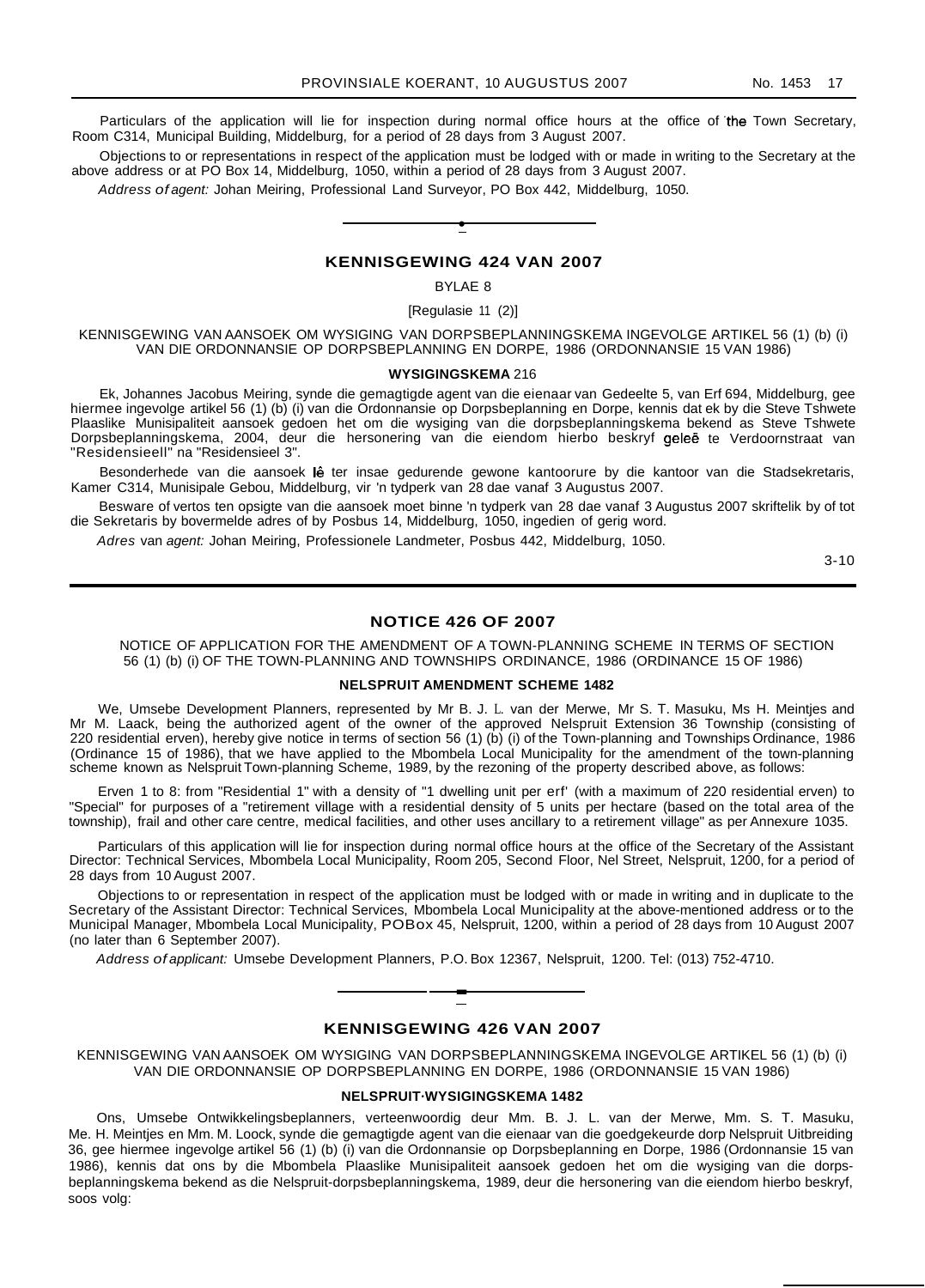Erwe 1 tot 8: vanaf "Residensieel 1" met 'n digtheid van "1 wooneenheid per erf' na "Spesiaal" vir aftree oord doeleindes met 'n residensiele digtheid van 6 wooneenhede per hektaar (gebasseer op die totale oppervlakte van die dorp), verswakte- & ander sorgsentrum, mediese fasiliteite en ander gebruike aanverwant aan 'n aftree-oord, soos per Bylae 1035.

Besonderhede van bogenoemde aansoek lê ter insae gedurende gewone kantoorure by die Sekretaresse van die Assistent Direkteur: Tegniese Dienste, Mbombela Plaaslike Munisipaliteit, Kamer 205, Tweede Vloer, Nelstraat, Nelspruit, vir 'n tydperk van 28 dae vanaf 10 Augustus 2007.

Besware teen of vertoe ten opsigte van die aansoek moet binne 'n tydperk van 28 dae vanaf 10 Augustus 2007 (nie later as 6 September 2007) skriftelik en in tweevoud by die Sekretaresse van die Assistent Direkteur: Tegniese Dienste by die bovermelde adres of na die Munisipale Bestuurder: Mbombela Munisipaliteit, Posbus 45,Nelspruit, 1200, ingedien of gerig word.

Adres van applikant: Umsebe Ontwikkelingsbeplanners, Posbus 12367, Nelspruit, 1200. Tel: (013) 752-4710.

10-17

## **NOTICE** 427 OF 2007

WITBANK ERF 4649 X41

#### EMALAHLENI AMENDMENT SCHEME 1047

NOTICE OF APPLICATION FOR AMENDMENT OF TOWN-PLANNING SCHEME IN TERMS OF SECTION 56 (1) (b) (i) OF THE TOWN-PLANNING AND TOWNSHIPS ORDINANCE, 1986 (ORDINANCE 15 OF 1986)

I, Heleen Keyter, t/a DrawMaster, being the authorized agent of the owner of Erf 4649, Township of Witbank X41, hereby give notice in terms of section 56 (1) (b) (i) of the Town-planning and Townships Ordinance that I have applied to the Emalahleni Local Municipality for the amendment of the town-planning scheme known as Emalahleni Town-planning Scheme, 1991, by the rezoning of the properties described above situated on 4 Pauline Crecent, from "Residential 1" to "Residential 2".

Particulars of the application will lie for inspection during normal office hours at the office of the Town Secretary: Municipal Building, Mandela Road, Emalahleni, for a period of 28 days from 10 August 2007.

Objections to or representations in respect of the application must be lodged with or made in writing to the Secretary at the above address or at P.O. Box 3, Emalahleni, 1035, within a period of 28 days from 10 August 2007.

Address of agent: Heleen Keyler, tla DrawMaster, P.O. Box 2972, Middelburg, 1050.

## **KENNISGEWING** 427 **VAN** 2007

WITBANK ERF 4649 X41

#### EMALAHLENI·WYSIGINGSKEMA 1047

KENNISGEWING VAN AANSOEK OM WYSIGING VAN DORPSBEPLANNINGSKEMA INGEVOLGE ARTIKEL 56 (1) (b) (i) VAN DIE ORDONNANSIE OP DORPSBEPLANNING EN DORPE, 1986 (ORDONNANSIE 15 VAN 1986)

Ek, Heleen Keyler, h/a DrawMaster, synde die gemagtigde agent van die eienaar van Erf 4649, Witbank X41, gee hiermee ingevolge artikel 56 (1) (b) (i) van die Ordonnansie op Dorpsbeplanning en Darpe kennis dat ek by die Emalahleni Plaaslike Munisipaliteit aansoek gedoen het om die wysiging van die dorpsbeplanningskema bekend as Emalahleni-dorpsbeplanningskerna, 1991, deur die hersonering van die eiendom hierbo beskryf geleë te Paulinesingel 4, vanaf "Residensieel 1" na "ResidensieeI2".

Besonderhede van die aansoek lê ter insae gedurende gewone kantoorure by die kantoor van die Stadssekretaris, 3de Vloer, Burgersentrum, Emalahleni, Mandelarylaan, Emalahleni, vir'n tydperk van 28 dae vanaf 10 Augustus 2007.

Besware of vertoe ten opsigte van die aansoek moet binne 'n tydperk van 28 dae vanaf 10 Augustus 2007 skriftelik by of tot die Sekretaris by bovermelde adres of by Posbus 3, Emalahleni, 1035, ingedien of gerig word.

Adres van agent: Heleen Keyler, hla DrawMaster, Posbus 2972, Middelburg, 1050.

10-17

## **NOTICE** 428 OF 2007

NOTICE OF APPLICATION FOR AMENDMENT OF TOWN-PLANNING SCHEME IN TERMS OF SECTION 56 (1) (b) (i) OF THE TOWN-PLANNING AND TOWNSHIPS ORDINANCE, 1986 (ORDINANCE 15 OF 1986)

#### STANDERTON AMENDMENT SCHEME 100

I, Y. Carrim, being the owner of Stand 140, Meyerville, hereby give notice in terms of section 56 (1) (b) (I) of the Town-planning and Townships Ordinance, 1986, that I have applied to the Lekwa Local Municipality for the amendment of the town-planning scheme known as the Standerton Town-planning Scheme, 1995, by the rezoning of the above-mentioned property, situated at 53 Landau Street, Meyervilie, from "Residential 1" to "Residential 4".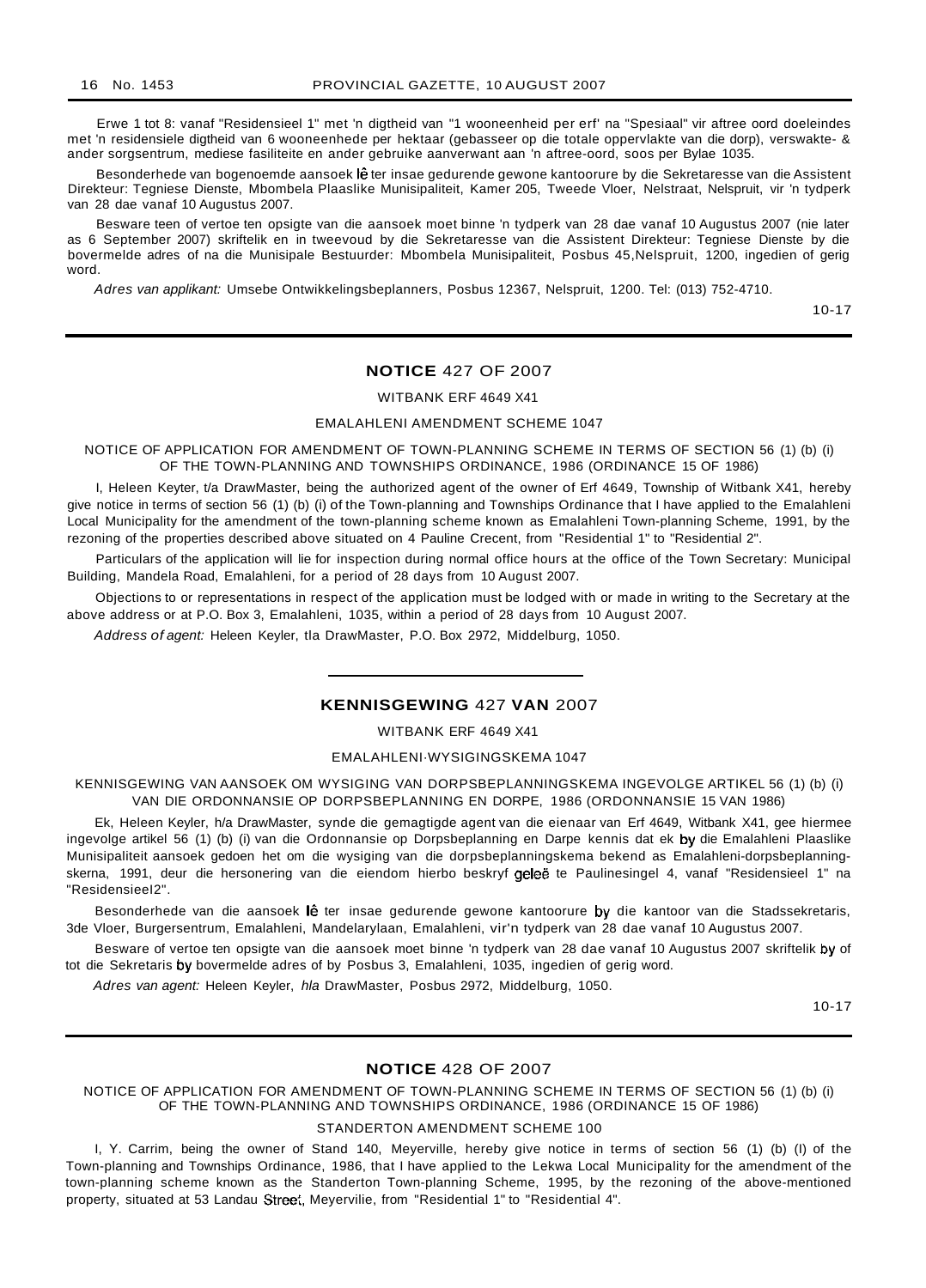Particulars of the application will lie open for inspection during normal office hours at the office of the Lekwa Council, Standerton, for a period of 28 days from 10 August 2007.

Objections to or representations in respect of the application must be lodged with or made in writing to the Municipal Manager: Lekwa Municipality at P.O. Box 66, Standerton, 2430, within a period of 28 days from 10 August 2007 .



**KENNISGEWING 428 VAN 2007**

KENNISGEWING VAN AANSOEK OM WYSIGING VAN DIE DORPSBEPLANNINGSKEMA INGEVOLGE ARTIKEL 56 (1) (b) (i) VAN DIE ORDONNANSIE OP DORPSBEPLANNING EN DORPE, 1986 (ORDONNANSIE 15 VAN 1986)

#### **STANDERTON·WYSIGINGSKEMA** 100

Ek, Y Carrim, synde die eienaar van Erf 140, Meyerville, gee hiermee ingevolge artikel 56 (1) (b) (i) van die Ordonnansie op Dorpsbeplanning en Dorpe, 1986, kennis dat ek by die Lekwa Plaaslike Munisipaliteit aansoek gedoen het am die wysiging van skema bekend as Standerton-dorpsbeplanningskema, 1995, deur die hersonering van die bogenoemde eiendom geleë te Landaustraat 53, Meyerville, vanaf "Residensieel 1" na "Residensieel 4".

Besonderhede van die aansoek Iê ter insae gedurende normale kantoorure by die kantoor van die Lekwa Plaaslike Munisipaliteit, Standerton, vir 'n verdere tydperk van 28 dae vanaf 10 Augustus 2007.

Besware teen of vertoe ten opsigte van die aansoek moet binne 'n tydperk van 28 dae vanaf 10 Augustus 2007 skriftelik by die Munisipale Bestuurder: Lekwa Munisipaliteit, Posbus 66, Standerton, 2430, ingedien of gerig word.

 $10 - 17$ 

## **NOTICE 429 OF 2007**

#### **NELSPRUIT AMENDMENT SCHEME** 1485

NOTICE OF APPLICATION FOR THE AMENDMENT OF TOWN-PLANNING SCHEME IN TERMS OF SECTION 56 (1) (b) (i) OFTHE TOWN-PLANNING AND TOWNSHIPS ORDINANCE, 1986 (ORDINANCE 15 OF 1986)

We, Woza Nawe Development Planners, on behalf of the registered owner of Portion 29 of Erf 1463, Sonheuwel Extension 1, hereby gives notice in terms of section 56 (1) (b) (I) of the Town-planning and Townships Ordinance, 1986 (Ordinance 15 of 1986), that we have applied to the Mbombela Municipality for the amendment of the Nelspruit Town-planning Scheme, 1989, by the rezoning of Portion 29 of Erf 1463, Sonheuwel Extension 1 (7 Magda Street), from "Residential 1" ata density of 1 dwelling per erf to "Residential 1" at a density of 1 dwelling per 700 m'.

Particulars of the application will lie for inspection during normal office hours at the office of the Municipal Manager: Mbombela Municipality, Civic Centre, Nel Street, Nelspruit, for a period of 28 days from 10 Augus12007.

Objections to, or representations in respect of the application must be lodged with or made in writing to the Municipal Manager at the above address or at P.O. Box 45, Nelspruit, 1200, within a period of 28 days from 10 August 2007.

Address of applicant: Woza Nawe Development Planners, P.O. Box 7635, Nelspruit, 1200. [Tel/Fax; (013) 744-0282.]

## **KENNISGEWING 429 VAN 2007**

#### **NELSPRUIT-WYSIGINGSKEMA** 1485

KENNISGEWING VAN AANSOEK OM WYSIGING VAN DORPSBEPLANNINGSKEMA INGEVOLGE ARTIKEL 56 (1) (b) (i) VAN DIE ORDONNANSIE OP DORPSBEPLANNING EN DORPE, 1986 (ORDONNANSIE 15 VAN 1986)

Ons, Woza Nawe Development Planners, namens die geregistreerde eienaar van Gedeelte 29 van Erf 1463, Sonheuwel Uitbreiding 1, gee hiermee ingevolge artikel 56 (1) (b) (i) van die Ordonnansie op Dorpsbeplanning en Dorpe, 1986 (Ordonnansie 15 van 1986), kennis dat ons by die Mbombela Munisipaliteit aansoek gedoen het om die wysiging van die Nelspruit-dorpsbeplanningskema, 1989, deur die hersonering van Gedeelte 29 van Erf 1463, Sonheuwel Uitbreiding 1, vanaf "Residensieel 1" met 'n digtheid van 1 woonhuis per ert na "Residensieel 1" met 'n digtheid van 1 woonhuis per 700 m",

Besonderhede van die aansoek lê ter insae gedurende gewone kantoorure by die kantoor van die Munisipale Bestuurder: Mbombela Munisipaliteit, Burgersentrum, Nelstraat, Nelspruit, vir 'n tydperk van 28 dae vanaf 10 Augustus 2007.

Besware teen of vertoe ten opsigte van die aansoek moet binne 'n tydperk van 28 dae vanaf 10 Augustus 2007 skriftelik by die Munisipale Bestuurder by bovermelde adres of by Posbus 45, Nelspruit, 1200, ingedien of gerig word.

Adres van applikant: Woza Nawe Development Planners, Posbus 7635, Nelspruit, 1200. [Tel/Faks: (013) 744-0282.J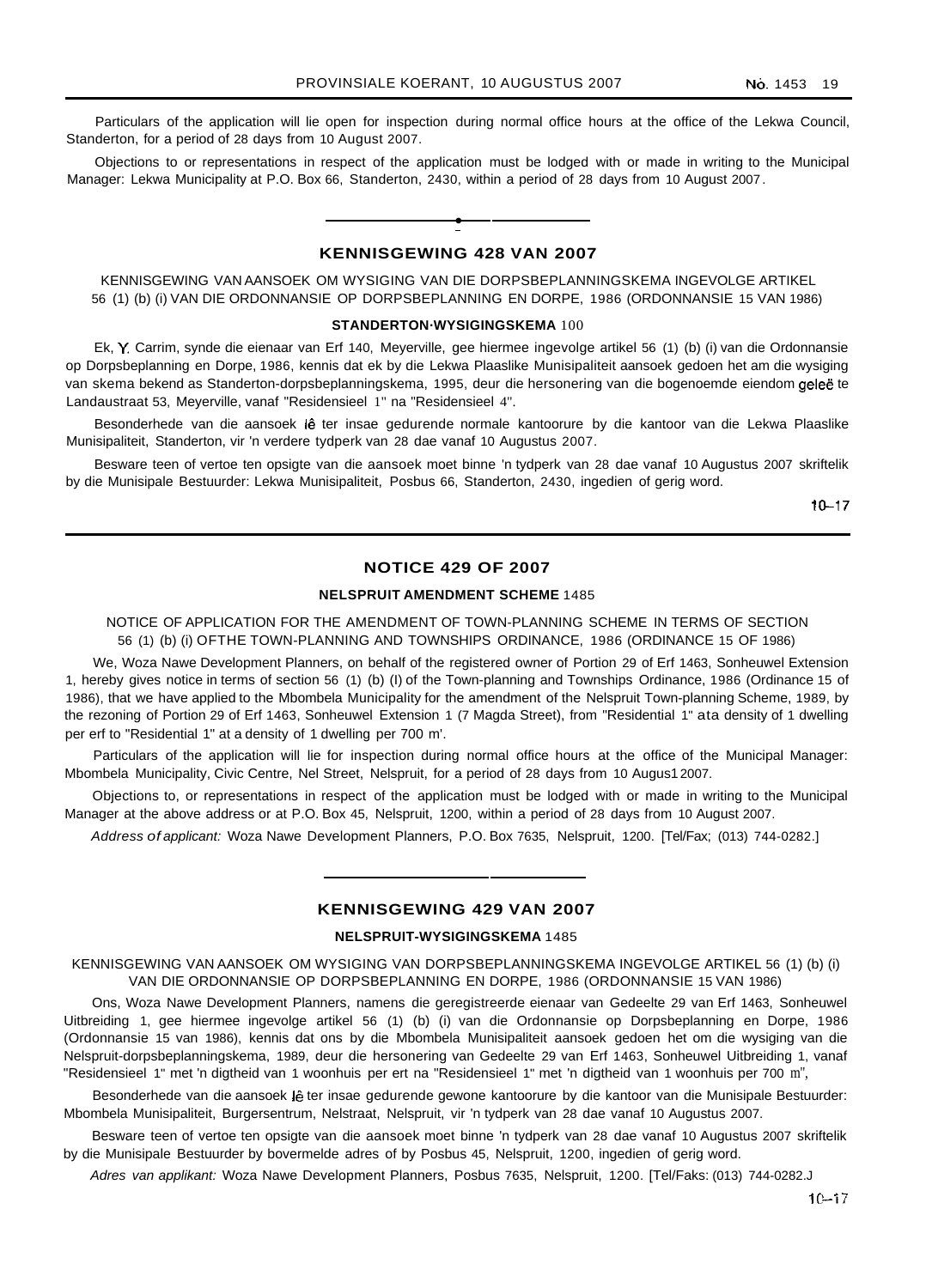## **NOTICE 430 OF 2007**

#### **NELSPRUIT AMENDMENT SCHEME** 1486

## NOTICE OF APPLICATION FOR THE AMENDMENT OF TOWN-PLANNING SCHEME IN TERMS OF SECTION 56 (1) (b) (i) OF THE TOWN-PLANNING AND TOWNSHIPS ORDINANCE, 1986 (ORDINANCE 15 OF 1986)

We, Woza Nawe Development Planners, on behalf of the registered owner of Remainder of Portion 11, The Rest 454-JT, hereby gives notice in terms of section 56 (1) (b) (i) of the Town-planning and Townships Ordinance, 1986 (Ordinance 15 of 1986), that we have applied to the Mbombela Municipality for the amendment of the Nelspruit Town-planning Scheme, 1989, by the rezoning of the Remainder of Portion 11, The Rest 454-JT (end of.Sojus Street) from "Agriculture" to "Agriculture", including a hotel and anciillary uses as described in Annexure 1037.

Particulars of the application will lie for inspection during normal office hours at the office of the Municipal Manager: Mbombela Municipality, Civic Centre, Nel Street, Nelspruit, for a period of 28 days from 10 August 2007.

Objections to, or representations in respect of the application must be lodged with or made in writing to the Municipal Manager at the above address or at P.O. Box 45, Nelspruit, 1200, within a period of 28 days from 10 August 2007.

Address of applicant: Woza Nawe Development Planners, P.O. Box 7635, Nelspruit, 1200. [Tel/Fax: (013) 744-0282.]

## **• KENNISGEWING 430 VAN 2007**

## **NELSPRUIT·WYSIGINGSKEMA** 1486

KENNISGEWING VAN AANSOEK OM WYSIGING VAN DORPSBEPLANNINGSKEMA INGEVOLGE ARTIKEL 56 (1) (b) (i) VAN DIE ORDONNANSIE OP DORPSBEPLANNING EN DORPE, 1986 (ORDONNANSIE 15 VAN 1986)

Ons, Woza Nawe Development Planners, namens die geregistreerde eienaar van die Restant van Gedeelte 11, The Rest 454-JT, gee hiermee ingevolge artikel 56 (1) (b) (i) van die Ordonnansie op Dorpsbeplanning en Dorpe, 1986 (Ordonnansie 15 van 1986), kennis dat ons by die Mbombela Munisipaliteit aansoek gedoen het am die wysiging van die Nelspruitdorpsbeplanningskema, 1989, deur die hersonering van die Restant van Gedeelte 11, The Rest 454-JT, vanaf "Landbou" na "Landbou", insluitende 'n hotel en aanverwante gebruike soos omskryf in Bylae 1037.

Besonderhede van die aansoek lê ter insae gedurende gewone kantoorure by die kantoor van die Munisipale Bestuurder: Mbombela Munisipaliteit, Burgersentrum, Nelstraat, Nelspruit, vir 'n tydperk van 28 dae vanaf 10 Augustus 2007.

Besware teen of vertoe ten opsigte van die aansoek moet binne 'n tydperk van 28 dae vanaf 10 Augustus 2007 skriftelik by die Munisipale Bestuurder by bovermelde adres of by Posbus 45, Nelspruit, 1200, ingedien of gerig word.

Adres van applikant: Woza Nawe Development Planners, Posbus 7635, Nelspruit, 1200. [Tel/Faks: (013) 744-0282.]

10--17

#### **NOTICE 431 OF 2007**

#### **SECUNDA AMENDMENT SCHEME**

We, Urban Consult Town-planners, being the authorized agent of the owner of Erven 7869, 7879-7888, 7893-7911, 806Q--8196, Secunda Extension 23, hereby give notice in terms of section 56 (1) (b) (ii) of the Town-planning and Townships Ordinance, 1986 (Ordinance 15 of 1986), that we have applied to the Govan Mbeki Municipality for the amendment of the town-planning scheme in operation known as the Secunda Town-planning Scheme, 1993, by rezoning the properties described above, situated along Amhed Katrada Road, Secunda Extension 23, from "Residential 1" to "Residential 2 and 3 for Residential Untts" as well as "Residential 1" to private open space, special for Creche and 1 site for Business 3, as indicated on the Map 3.

Particulars of the application will lie for inspection during normal office hours at the Municipal Offices (Town Planning Department), Secunda, Civic Centre.

Objections to or representations in respect of the application must be lodged with or made in writing within a period of 28 days from 10 August 2007 to the Municipal Manager at the following address: Private Bag X1017, Secunda, 2302.

Address ofAgent: Urban Consult. P.O. Box 95884, Waterkloof, 0145.

## **• KENNISGEWING 431 VAN 2007**

#### **SECUNDA WYSIGINGSKEMA**

Die firma Urban Consult, synde die gemagligde agent van die eienaar van Erwe 7869, 7879~7888, 7893-7911, 8060-8196, Secunda Extension 23, gee hiermee ingevolge artikei 56 (1) (b) (ii) van die Ordonnansie op Dorpsbeplanning en Doroe, 1986 (Ordonnansie 15 var 1986), kennis dat ek by die Govan Mbeki Munisipaliteit aansoek gedoen het om die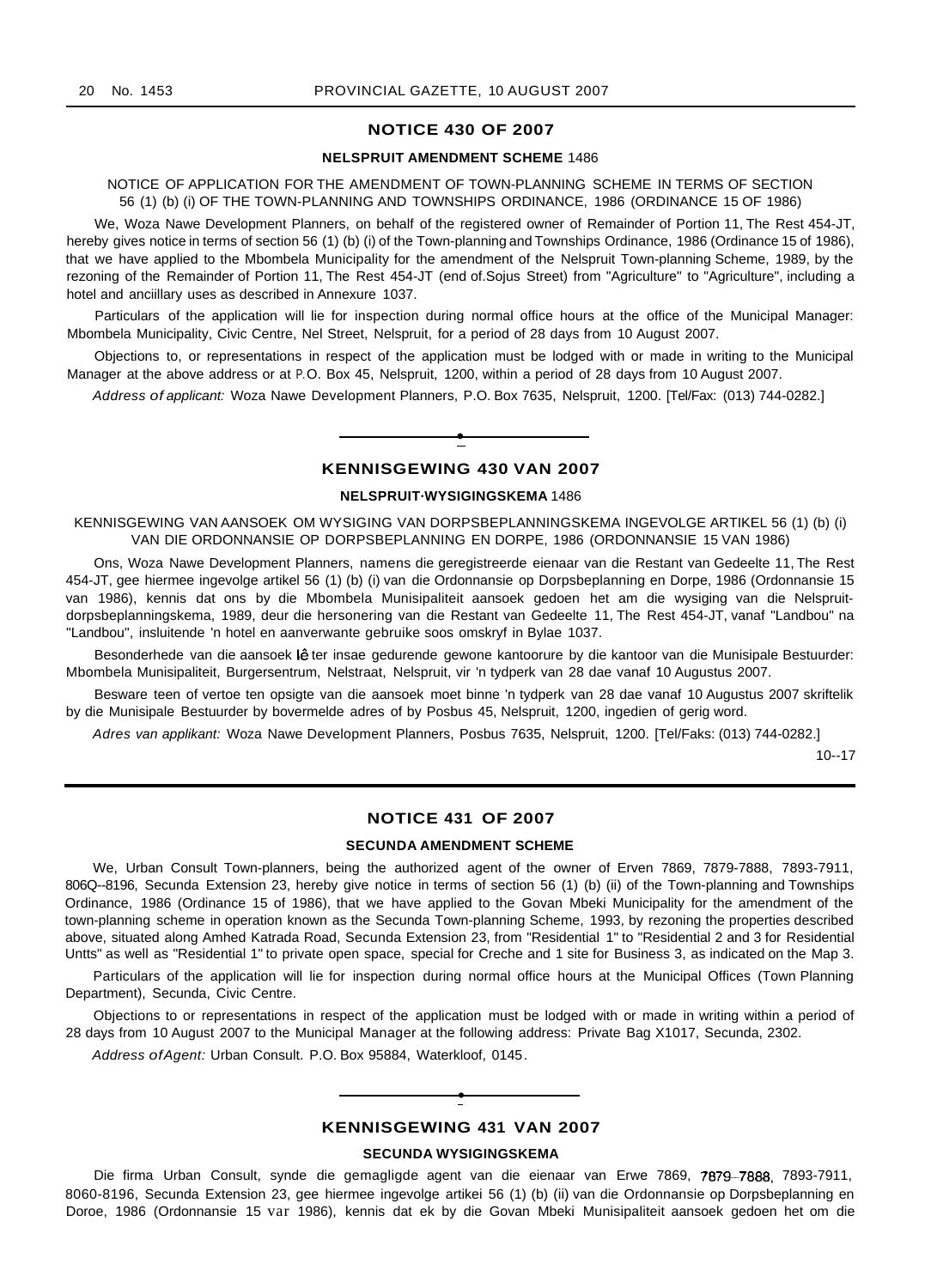wysiging van die dorpsbeplanningskema in werking bekend as Secunda-dorpsbeplanningskema, 1993, deur die hersonering van die eiendom hierbo beskryf, geleë te Amhed Katadaweg, Secunda Uitbreiding 23 vanaf "Residensieel 1" na "Residensieel 2 en 3 vir wooneenhede", sowel as "Residensieel 1" na privaat oop ruimte, spesiaal vir kleuterskool en 1 erf vir Besigheid 3, soos aangedui op die ingediende Kaart 3.

Besonderhede van die aansoek lê ter insae gedurende gewone kantoorure by die kantoor van die Munisipale Bestuurder (Stadsbeplanning Afdeling), Burgersentrum, Secunda.

Besware teen of vertoe ten opsigte van die aansoek moet binne 'n tydperk van 28 dae vanaf 10 Augustus 2007 skriftelik by die volgende adres ingedien word: Munisipale Bestuurder, Govan Mbeki Munisipaliteit, Privaatsak X1017, Secunda, 2302.

Adres van Agent: Urban Consult, Posbus 95884, Waterkloof, 0145.

 $10 - 17$ 

## **NOTICE 432 OF 2007**

## **MPUMALANGA GAMING** ACT, 1995 (ACT 5 **OF** 1995), AS **AMENDED**

### TRANSFER OF GAMING MACHINE SITE OPERATOR LICENCE

Notice is hereby given that Mr Daniel Petrus Uys, 8410215915085, *Va*Alley Cats, intends on submitting a transfer of licence to the Mpumalanga Gaming Board on the 10th of August 2007 for a site operator license.

The application will be open to public inspection at the offices of the Mpumalanga Gaming Board at 1st Avenue, White River, South Africa, 1240, from the 10th of August 2007.

1. The purpose of the application is to obtain a license to operate and keep limited payout machines on the premises, in the Province of Mpumalanga.

2. The applicant's business premises is located at:

Shop 8, Bears BUilding, Fisher Plein, Secunda.

3. The Directors and/or managers of the site, are as follows: Mr Daniel Petrus Uys.

Attention is directed to the provisions of section 26 of the Mpumalanga Gaming Act, 1995 (Act No. 5 of 1995), as amended, which makes provision for the lodging of written objections in respect of appiications.

Such objections should lodge with the Chief Executive Officer, Mpumalanga Gaming Board, 1st Avenue, Private Bag X9908, White River, South Africa, 1240, within 30 days from the 10th of August 2007.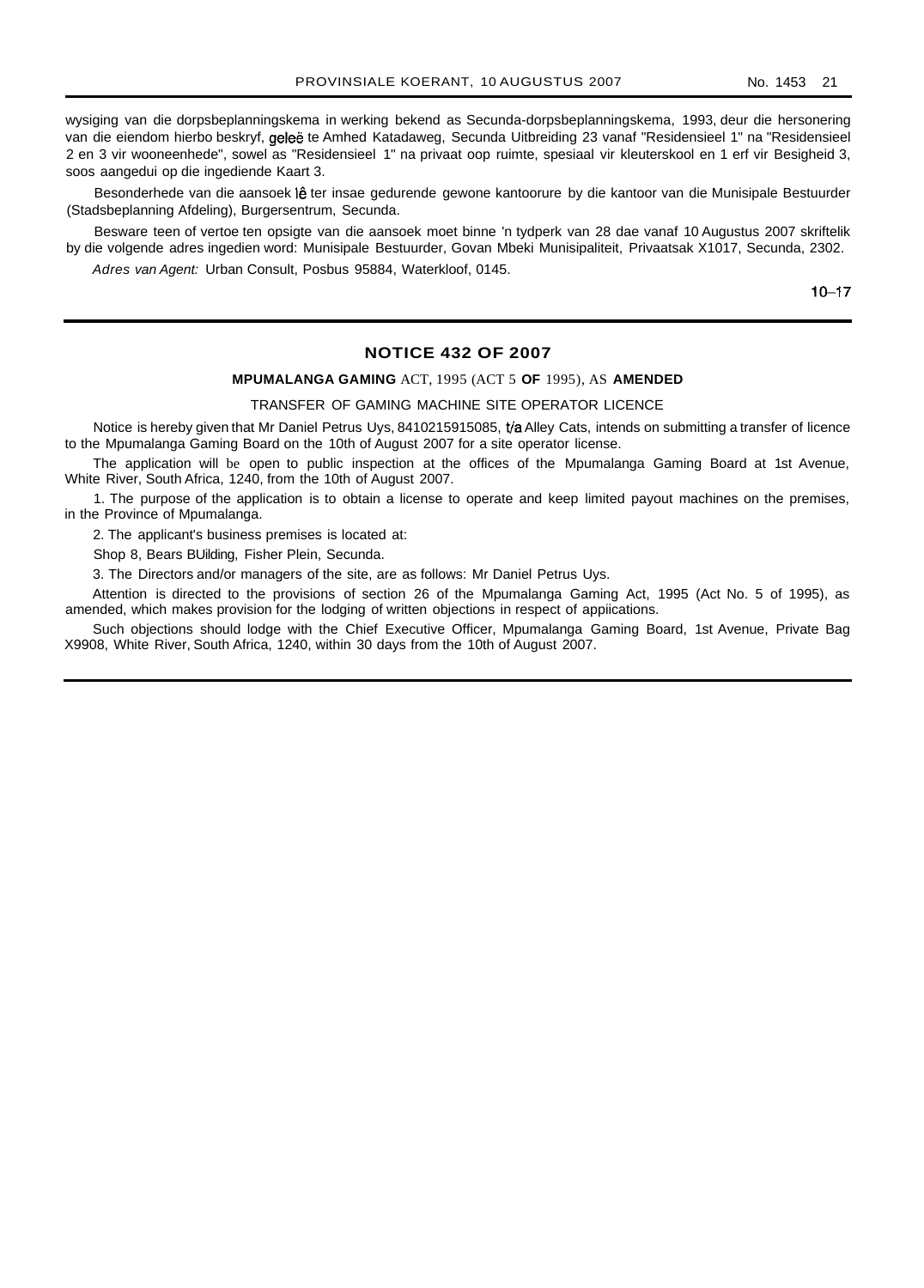## **NOTICE 433 OF 2007**

## **NOTICE BY THE MPUMALANGA DEVELOPMENT TRIBUNAL LUGEDLANE TOURISM ESTATE**

A Notice is hereby given by the Designated Officer that the Mpumalanga Development Tribunal has in terms of Section 33 of the Development Facilitation Act, 1995 (Act 67 of 1995) approved the establishment of a development area known as Lugedlane Tourism Estate on parts of the Remaining Extent of the Farm Lodwich's Lust 163 JU and, as a consequence the Tribunal also, gives notice in terms of Section 33(4) that it has approved the amendment of the Greater Malelane Town Planning Scheme, 1997, by as more fully set out below:

## **1. CONDITIONS INCORPORATED INTO THE GREATER MALELANE TOWN PLANNING, 1997 BY AMENDMENT SCHEME, 73**

#### 1.1 **Erven 1 and 2: Lugedlane Tourism Estate**

| 1  | Use Zone                                                | "Tourism"                                                                                                                                                                                                     |  |
|----|---------------------------------------------------------|---------------------------------------------------------------------------------------------------------------------------------------------------------------------------------------------------------------|--|
| 2  | Uses permitted                                          | Guest Houses, Hotels, Caravan parks, Holiday<br>Resorts, Tourist Accommodation, Game Farms                                                                                                                    |  |
| 3  | Uses with approval                                      | Restaurants, Places of Refreshment, Sport and<br>Recreational Grounds and Clubs.                                                                                                                              |  |
| 4  | Uses with consent                                       | <b>Places of Amusement</b>                                                                                                                                                                                    |  |
| 5  | Uses not permitted                                      | Uses not in columns 3 to 5 of Table A of the Scheme                                                                                                                                                           |  |
| 6  | <b>Definitions</b>                                      | As per Scheme                                                                                                                                                                                                 |  |
| 7  | Density                                                 | Erf $1$ :<br>A maximum of 200 Dwelling Houses (12 x<br>beds per house) for tourist accommodation<br>and a maximum of 200 rooms (4 x beds per<br>room) for tourist accommodation may be<br>erected on the erf. |  |
|    |                                                         | Erf 2:<br>A maximum of 40 Dwelling Houses (16 x<br>beds per house) for tourist accommodation<br>may be erected on the erf.                                                                                    |  |
| 8  | Coverage                                                | 50% of the area of the ert.<br>Provided that the<br>coverage may be increased with the consent of the<br>Municipality on submission of a site development<br>plan                                             |  |
| 9  | Height                                                  | To the satisfaction of the Municipality                                                                                                                                                                       |  |
| 10 | Floor space ratio                                       | The floor area of dwelling houses on Erf 1 shall<br>(1)<br>not exceed 800m <sup>2</sup> per house.                                                                                                            |  |
|    |                                                         | The floor area of dwelling houses on Erf 2 shall<br>(2)<br>not exceed 1 500m <sup>2</sup> per house.                                                                                                          |  |
|    |                                                         | The floor area of the Hotel on Erf 1 shall not<br>(3)<br>exceed $7500$ m <sup>2</sup> .<br>The floor area of a guesthouse on Erf 1 and Erf<br>(4)<br>2 shall not exceed 1 500m <sup>2</sup> per guesthouse.   |  |
| 11 | Site development plan and landscape<br>development plan | A site development plan shall be submitted for<br>approval by the Municipality prior to the submission of<br>bUilding plans                                                                                   |  |
| 12 | <b>Building lines</b>                                   | As per scheme                                                                                                                                                                                                 |  |
| 13 | final approval of building plans.                       | General: A favourable Geotechnical Report must be submitted to the Municipality prior to the                                                                                                                  |  |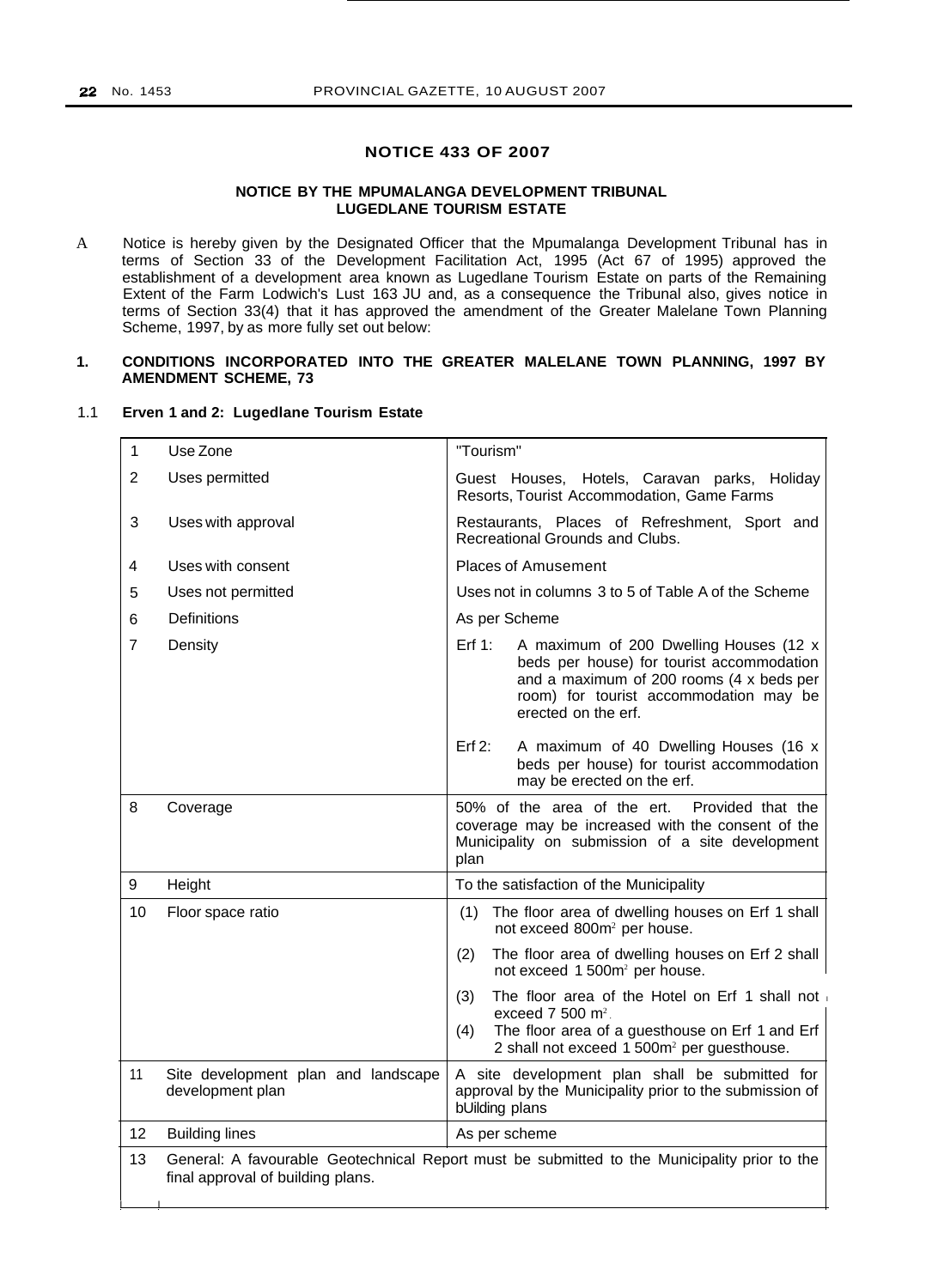$\overline{\phantom{a}}$ 

## 1.2 **Erven 3 and 4: lugedlane Tourism Estate**

| $\mathbf{1}$   | Use Zone                                                                                                                                   | "Residential 2"                                                                                                                                                                                                                                                                                                                                                                                                                                                                                                                                                                                           |  |
|----------------|--------------------------------------------------------------------------------------------------------------------------------------------|-----------------------------------------------------------------------------------------------------------------------------------------------------------------------------------------------------------------------------------------------------------------------------------------------------------------------------------------------------------------------------------------------------------------------------------------------------------------------------------------------------------------------------------------------------------------------------------------------------------|--|
| 2              | Uses permitted                                                                                                                             | Dwelling Units and Residential Buildings.                                                                                                                                                                                                                                                                                                                                                                                                                                                                                                                                                                 |  |
| 3              | Uses with approval                                                                                                                         | Guest Houses; Retirement Centres; Places of Public<br>Worship                                                                                                                                                                                                                                                                                                                                                                                                                                                                                                                                             |  |
| $\overline{4}$ | Uses with consent                                                                                                                          | Dwelling units and Residential Buildings with a<br>density of more than 20 dwelling units per hectare;<br>I Places of Instruction; Social Halls; Sports and<br>Recreation Clubs; Hotels; Public or Private parking<br>areas; Medical suites and Offices as a secondary<br>use.                                                                                                                                                                                                                                                                                                                            |  |
| 5              | Uses not permitted                                                                                                                         | Uses not in columns 3 to 5                                                                                                                                                                                                                                                                                                                                                                                                                                                                                                                                                                                |  |
| 6              | <b>Definitions</b>                                                                                                                         | As per Scheme                                                                                                                                                                                                                                                                                                                                                                                                                                                                                                                                                                                             |  |
| $\tau$         | Density                                                                                                                                    | (1) Erf 3: A maximum of 150 dwelling units may be<br>erected on the erf<br>(2) Erf 4: A maximum of 300 dwelling units may be<br>erected on the erf.                                                                                                                                                                                                                                                                                                                                                                                                                                                       |  |
| 8              | Coverage                                                                                                                                   | 50% of the area of the erf<br>Provided that the<br>coverage may be increased with the consent of the<br>Municipality on submission of a site development<br>plan.                                                                                                                                                                                                                                                                                                                                                                                                                                         |  |
| 9              | Height                                                                                                                                     | (The height restriction may not be<br>2 storeys.<br>relaxed).                                                                                                                                                                                                                                                                                                                                                                                                                                                                                                                                             |  |
| 10             | Floor space ratio                                                                                                                          | Not applicable                                                                                                                                                                                                                                                                                                                                                                                                                                                                                                                                                                                            |  |
| 11             | Site development plan and landscape<br>development plan                                                                                    | (1)<br>A site development plan shall be submitted for<br>approval by the Municipality prior to the<br>submission of building plans                                                                                                                                                                                                                                                                                                                                                                                                                                                                        |  |
|                |                                                                                                                                            | (2)<br>Should<br>application be submitted<br>an<br>for<br>subdivision, such subdivision shall accord with<br>the approved site development plan first being<br>approved by the Municipality in terms of which<br>each subdivided portion shall be identified for a<br>specific end use as contemplated in the general<br>zoning provisions and, upon the coming into<br>effect of the subdivision by registration, such<br>subdivided portion shall not be capable of being<br>used for purposes other than contemplated in<br>subdivisional<br>conditions<br>approval<br>and<br>the<br>attaching thereto |  |
| 12             | <b>Building lines</b>                                                                                                                      | As per site development plan                                                                                                                                                                                                                                                                                                                                                                                                                                                                                                                                                                              |  |
| 13             | <b>I</b> General: A favourable Geotechnical Report must be submitted to the Municipality prior to the<br>final approval of building plans. |                                                                                                                                                                                                                                                                                                                                                                                                                                                                                                                                                                                                           |  |

# 1.3 **Erven 5: lugedlane Tourism Estate**

| Use Zone           | "Special" for tented camp                                                                                                            |
|--------------------|--------------------------------------------------------------------------------------------------------------------------------------|
| Uses permitted     | Permanent tented accommodation units, catering<br>facilities, maintenance facilities, game viewing hides<br>and entertainment areas. |
| Uses with approval | To the satisfaction of the Municipality.                                                                                             |
| Uses with consent  | To the satisfaction of the Municipality.                                                                                             |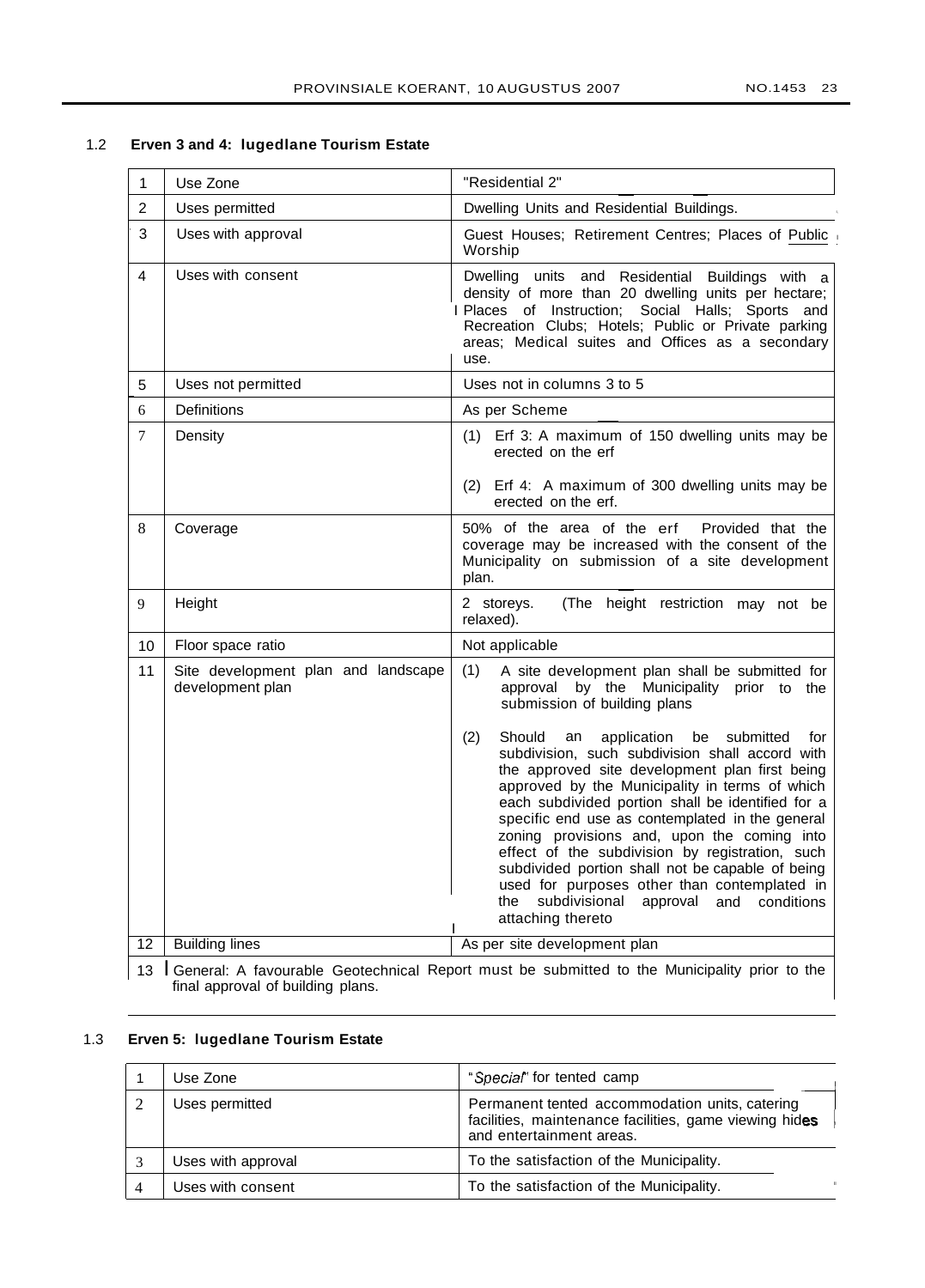| 5              | Uses not permitted                                                                                                                                                                    | All other uses.                                                                                                                                                                 |  |
|----------------|---------------------------------------------------------------------------------------------------------------------------------------------------------------------------------------|---------------------------------------------------------------------------------------------------------------------------------------------------------------------------------|--|
| 6              | Definitions                                                                                                                                                                           | Permanent tented accommodation unit means a<br>tented structure occupied on a temporary basis for<br>purpose of vacation/leisure.                                               |  |
| $\overline{7}$ | Density                                                                                                                                                                               | A maximum of 20 permanent tented accommodation<br>units may be erected on the erf Provided that not<br>more than four (4) persons may be accommodated<br>per tented unit        |  |
| 8              | Coverage                                                                                                                                                                              | 20% of the area of the erf,                                                                                                                                                     |  |
| 9              | Height                                                                                                                                                                                | 1 storey (the height restriction may not be relaxed)                                                                                                                            |  |
| 10             | Floor space ratio                                                                                                                                                                     | Not applicable                                                                                                                                                                  |  |
| 11             | Site development plan and landscape<br>A site development plan shall be submitted for<br>development plan<br>approva, by the Municipality pnor to the submission<br>of building plans |                                                                                                                                                                                 |  |
| 12             | <b>Building lines</b>                                                                                                                                                                 | 20 metres from any boundary of the erf: Provided<br>that the bUilding lines may be relaxed with the<br>consent of the Municipality on submission of a site<br>development plan. |  |
| 13             | General: The general provisions of the scheme shall apply where relevant                                                                                                              |                                                                                                                                                                                 |  |

Copies of the Amendment Scheme Number 73, as approved are filed with the Nkomazi Local Municipality, at the Urban and Rural Development Section, t" Floor, Malelane Civic Centre, 9 Park Street, Malelane, are open for inspection during normal office hours.

Copies of the Amendment Scheme 73 will come into operation on date of this publication.

- B. Notice is further given in terms of Section 33(4) of the Development Facilitation Act, 1995 (Act 67 of 1995) that the Mpumalanga Development Tribunal has approved the suspension of the following Conditions of Title and servitudes in Deed of Transfer T05-064346:
	- (i) Conditions A1 up to and including A6 due to the coming into effect of the Mineral and Petroleum Resources Act, 2002 (Act 28 of 2002)
	- (ii) Condition B (Servitude of Outspan) that is no longer in use.
	- (iii) Condition I (Servitude of Habitatio) that has ceased/expired.

**THE DESIGNATED OFFICER MPUMAlANGA DEVELOPMENT TRIBUNAL**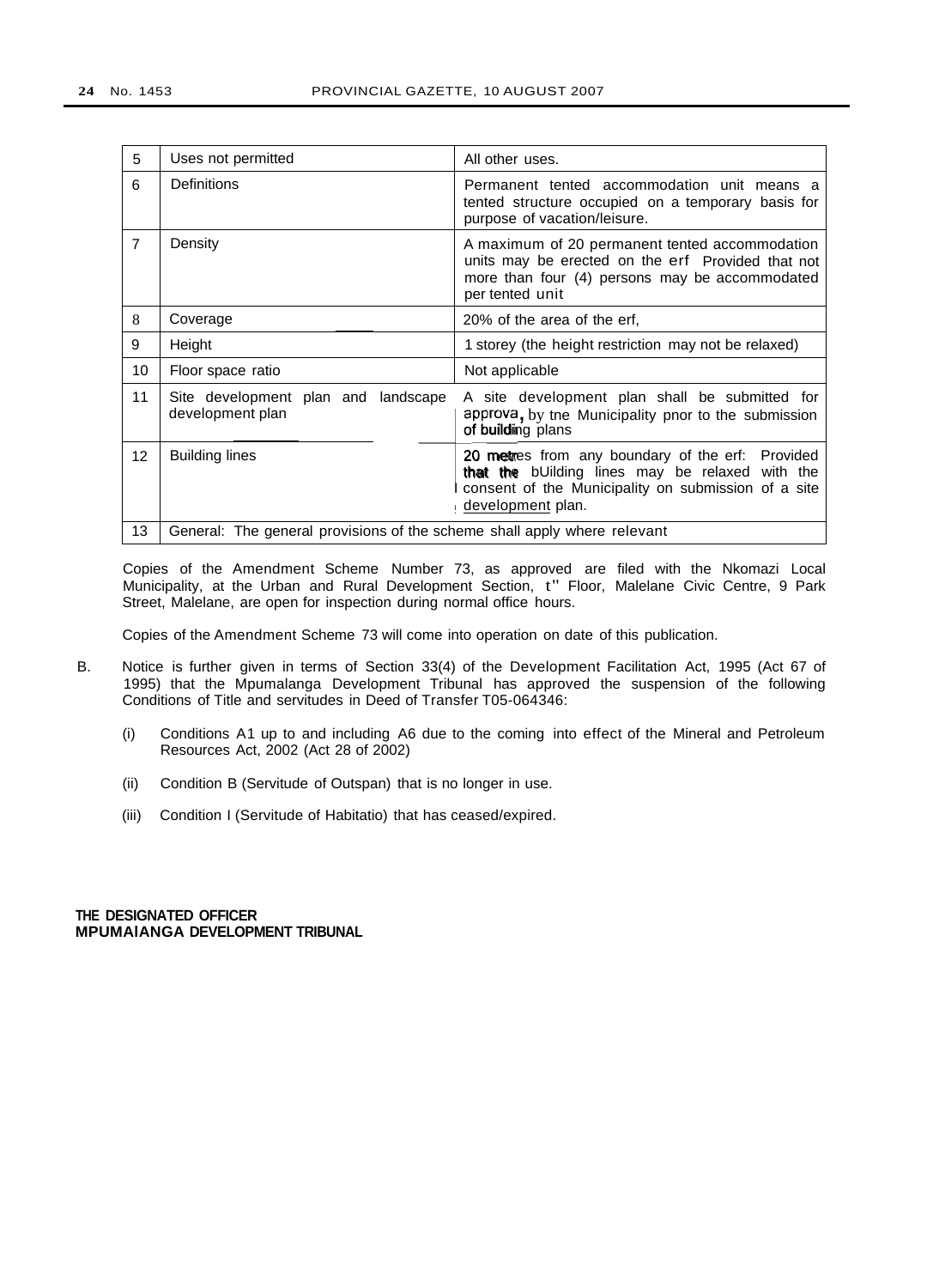## **LOCAL AUTHORITY NOTICES PLAASLIKE BESTUURSKENNISGEWINGS**

## **LOCAL AUTHORITY NOTICE 311**

#### **EMALAHLENI LOCAL MUNICIPALITY**

#### NOTICE OF APPLICATION FOR ESTABLISHMENT OF A TOWNSHIP

## ANNEXURE 11

### (Regulation 21)

I, Maria Elizabeth Human TRP (SA) from Welwyn Town and Regional Planners, being the authorized agent of the owner of Portion 112 of the farm Kromdraai 292, Registration Division JS, Province Mpumalanga, hereby gives notice in terms of section 96 of the Town-planning and Townships Ordinance, 1986 (Ordinance 15 of 1986), that an application has been lodged at the Emalahleni Local Municipality for the establishment of townships as referred to in the Annexure hereto.

Particulars of the application will lie for inspection during normal office hours at the office of the Chief Town Planner: Emalahleni Local Municipality, Mandela Avenue. Witbank, for a period of 28 days from 3 August 2007.

Objections to or representations in respect of the application must be lodged with or made in writing to the Municipal Manager at the above address or at P.O. Box 3. Ernalahleni, 1035. within a period of 28 days from 3 August 2007.

#### **ANNEXURE**

#### Name of township: **Midwlt Corridor.**

FuJI name of applicant: Welwyn Town and Regional Planners. P.O. Box 4708, Middelburg, 1050.

Number of erven and zoning:

1. "Commercial"-1.

2. "Special" for Eskom land uses-1.

3. "Industrial 3"--4.

4. "Private Open Space"-l.

5. "Private Road 1"-1.

Description of property: Portion 112 of the farm Kromdraai 292, Registration Division JS, Province of Mpumalanga.

Locality: The site is located adjacent to the N4Y3 after the bridge across the Olifants River on the way to Middelburg.

Remark: The area is earmarked for mixed land uses according to the Spatial Development Framework of the Emalehleni Local Municipal Council.

Our Ref: TE 043advProv Gazette.

## **PLAASLIKE BESTUURSKENNISGEWING 311**

**•**

#### **AMALAHLENI PlAASLIKE MUNISIPALITEIT**

KENNISGEWING VAN AANSOEK OM STIGTING VAN DORP

## BYLAE 11

#### (Regulasie 21)

Ek, Maria Elizabeth Human SS (SA). synde die gemagtigde agent van die eienaar van Gedeelte 112 van die plaas Kromdraai 292, Registrasieafdeling JS, provinsie Mpumalanga. gee hiermee ingevolge artikel 96 van die Ordonnansie op Dorpsbeplanning en Dorpe, 1986. kennis dat 'n aansoek by die Emalahleni Plaaslike Munisipale Raad ingedien is om die dorpe in die Bylae hier genoem te stig.

Besonderhede van die aansoek lê gedurende gewone kantoorure by die kantoor van die Hoof Stadsbeplanner: Emalahleni Plaaslike Munisipaliteit. Mandelalaan, Witbank. vir 'n tydperk van 26 dae vanaf 3 Augustus 2007.

Besware teen of vertoe ten opsigte van die aansoek moet binne 'n tydperk van 28 dae vanaf 3 Augustus 2007 by of tot die Munisipale Bestuurder by bovermelde adres of by Posbus 3, Emalahleni. 1035, ingedien of gerig word.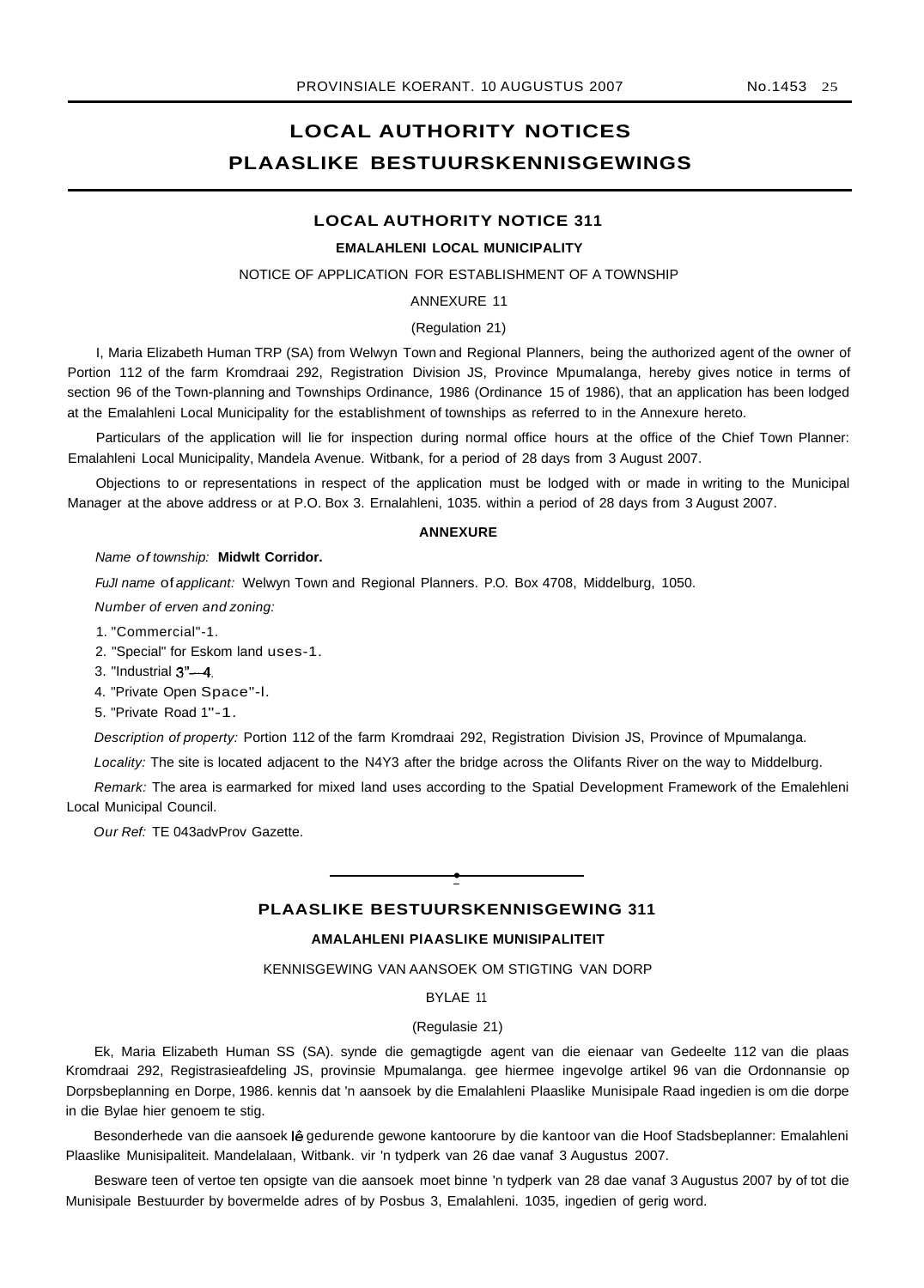### **BYLAE**

#### Naam van dorp: **Midwit Corridor.**

Volle naam van aansoeker: Welwyn Stads- en Streekbeplanners, Posbus 4708, Middelburg, 1050.

Aantal elWe en sonerings:

1. "Kommersieel"-1.

2. "Spesiaal" vir Eskom gebruik-1 .

3. "Industrieel 3"-4.

4. "Privaat Oop Ruimte"-1 .

5. "Privaatpad 1"-1 .

Beskrywing van die grond: Gedeelte 112 van die plaas Kromdraai 292, Registrasie Afdeling JS.

Ligging van die grond: Geleë aangrensend die N4Y3 net na die brug oor die Olifantsrivier, rigting Middelburg.

Opmerking: Die area is geoormerk vir gemengde grondgebruike volgens die ontwikkelingsraamwerk van die Emalahleni Plaaslike Munisipaliteit.

*ons* Verwysings No.: **TE** 043advProv Gazette.

3-10

## **LOCAL AUTHORITY NOTICE 331**

#### **THABA CHWEU LOCAL MUNICIPALITY**

#### NOTICE OF APPROVAL OF LYDENBURG SCHEME 166/95

It is hereby notified in terms of the provisions of section 57 (1) (a) of the.Town-planning and Townships Ordinance, 1986, that the Thaba Chweu Local Municipality has approved the amendment of the Lydenburg Town-planning Scheme, 1995, by the rezoning of Portion 1 of Erf 490, Lydenburg, from "Residential 1" to "Residential 2".

Map 3 and the scheme clauses of the amendment scheme are filed with the Director: Department of Housing and Land Administration, Mpumalanga Province and the Municipal Manager of the Lydenburg Local Municipality and are open for inspection at all reasonable times.

This amendment is known as Lydenburg Amendment Scheme 166/95 and shall come into operation on date of this publication.

#### **I. M. MOSHOADIBA, Municipal Manager**

PO. Box 61, Lydenburg, 1120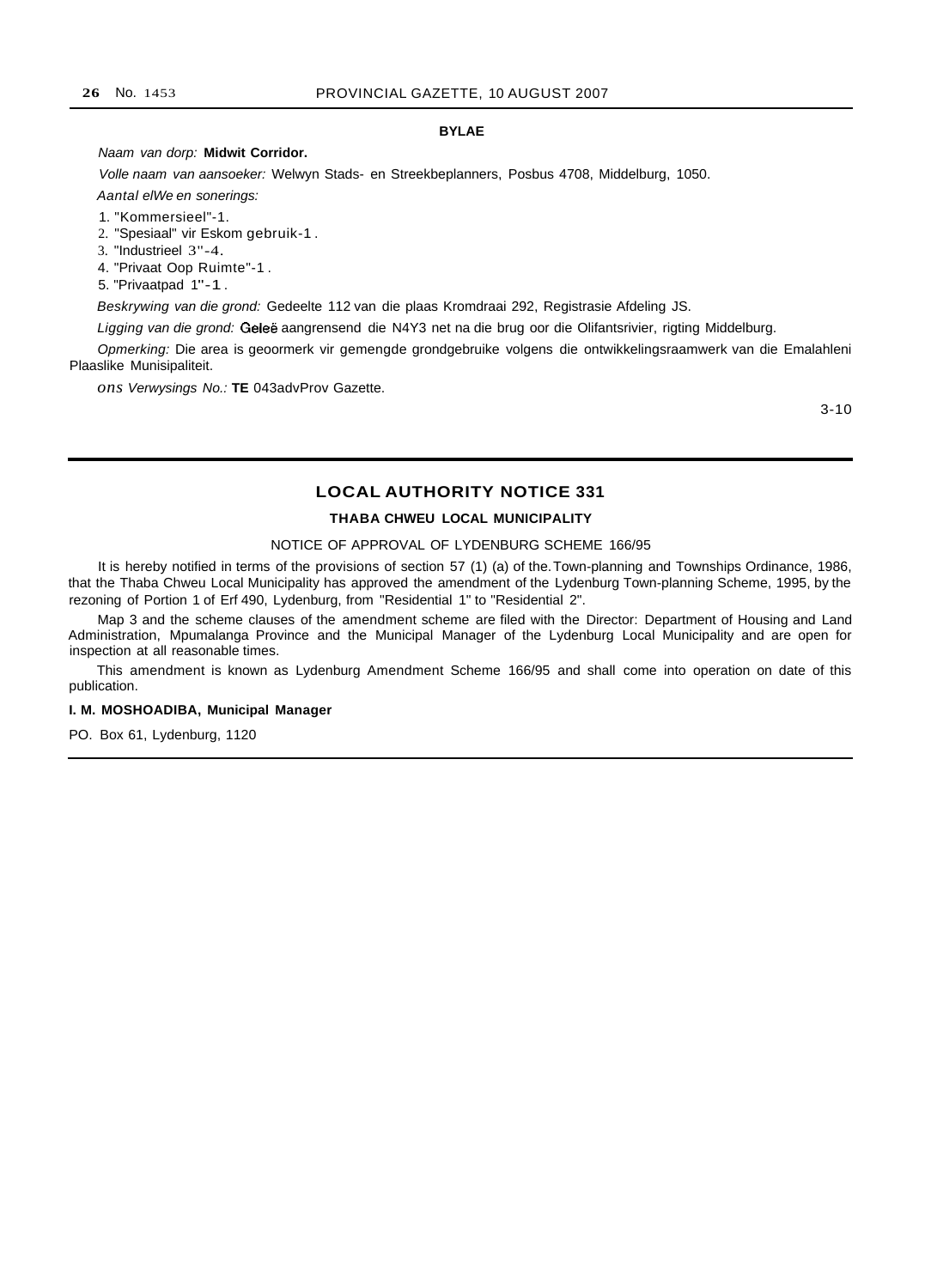## LOCAL AUTHORITY NOTICE 332

## GREATER TUBATSE MUNCIIPALITV

"After several meetings, the Council of Greater Tubatse Municipality resolved to amend three tariffs, the assessment rates, water tariffs and bulk contributions to accommodate our rate payers."

## Assessment Rates

 $\Gamma$ 

ElurgersfOrt SteelpDort

Ol1rlgSlad

Praktlseer Ga·Mapodlle Mecklenburg Penge

Other

|                                                       | 2006/2007     | 2007/2008         |
|-------------------------------------------------------|---------------|-------------------|
|                                                       | On Site Value | On Market Value   |
| Indioentfamily (If auallfy In terms of Rates Pollcy)  |               | Exemnted          |
| <b>Farms (Slicincr Scalel</b>                         | 5.67c1R       | telA              |
| AaricutturalCBusiness cortiommo slidina Scale)        | 15.75clR      | $2.5$ clR         |
| Portion of Farms with Mininn Oeeranons                | 15.75clR      | 5e/A              |
| <b>Residential Nacant</b>                             | 9.45c/A       | 50/R              |
| Residential 1                                         | 5.67c/R       | lc/A              |
| Residential 2                                         | 5.67c/R       | 1c/R              |
| <b>Business</b>                                       | 15.75clR      | 2.5c/R            |
| utecal Usaae of Land                                  | N/A           | 5c/R              |
| Industrial                                            | 15.75c/A      | 2.5c/R            |
| Municioal Pronernes                                   | Exemnted      | Exempted          |
| Municipal Infrastructure                              | Exernnted     | Exempted          |
| Public WorshiD (Churches)                             | Exemoted      | Exemnted          |
| Government: Portion of Farms with Minino Oneraaons    | 15.75c/R      | 5c/A              |
| Government: Residential                               | 5.67c/R       | 1 ciA             |
| Government : Public Institutions                      | 5.67c/R       | 2e/R              |
| Government: Farms                                     | 5.67clR       | $1$ $ciA$         |
| Pensioners (If Qualify In terms of the rates policy)  | Exempted_     | ExemDted_         |
|                                                       |               |                   |
|                                                       | 2006/2007     | 2007(2008)        |
| Inctcent Family (if cuallty in terms or Rates Pollcyl |               | Exemoted          |
| Farms Sildinc Scatel                                  | 5.67c/R       | telA              |
| A(Jricuitura! Business ocrticm (no slidina scaler     | 15.75e1R      | 2.5clR            |
| Po-tionof Farms with Minioo Operations                | 15.75c/R      | 5c/A              |
| Residential NacanH                                    | 9,45clR       | 5c/R              |
| Residential 1                                         | 5.67c/R       | le/R              |
| Residential 2                                         | 5.67clA       | lc/R              |
| Business                                              | 15.75c/R      | 2.5c/R            |
| Industrial                                            | 15.75cfR      | 2.5e1R            |
| Illeoal Usaoe of Land                                 | N/A           | 5e/A              |
| Municipal Properties                                  | Exerrtnted    | Exempted          |
| Municioet infrastructure                              | Exemnted      | Exemnted          |
| Public worstao (Churches',                            | Exempted_     | Exemoted          |
| Government 'Portion of Farms with MininQ Ooeraffcns   | 15.75cIA      | 5c/R              |
| Government Residential                                | 5.67clR       | 1cIA              |
| Government: Public Institutions                       | 5.67c/R       | 2e/A              |
| Government:Farms                                      | 5.67c/R       | 1 c/R             |
| Penaionerstl! ouallfy In terms of the rates Dolh:: v\ | Exemnted _    | Exemnted          |
|                                                       |               |                   |
|                                                       |               | 2007/2008         |
| Issue Of Memorandum for Transocrt of Prooertles       |               | 20.00<br>A        |
| Ilssue of Clearance Certificate                       | 75.00<br>А    | А<br>80.00        |
| Issue Of Valuation Certificate                        | 75.00         | $\Delta$<br>80.00 |
| Issue of Valuation Roll                               |               | A 500.00          |
| All tariffs excluding VAT                             |               |                   |

Assessment Rates will be phased in over a period of three (3) year' To afford relief on the rate increase. caused by the new property rates act, the fallowing rebates will be given:

First year Second year 30% Third year 45% Fully Implemented

Newly rateable properties will be phased in according to Section 6 ot the new Property Rates Act (No.6 of 2004)

All Tarln9 ExclUding VAT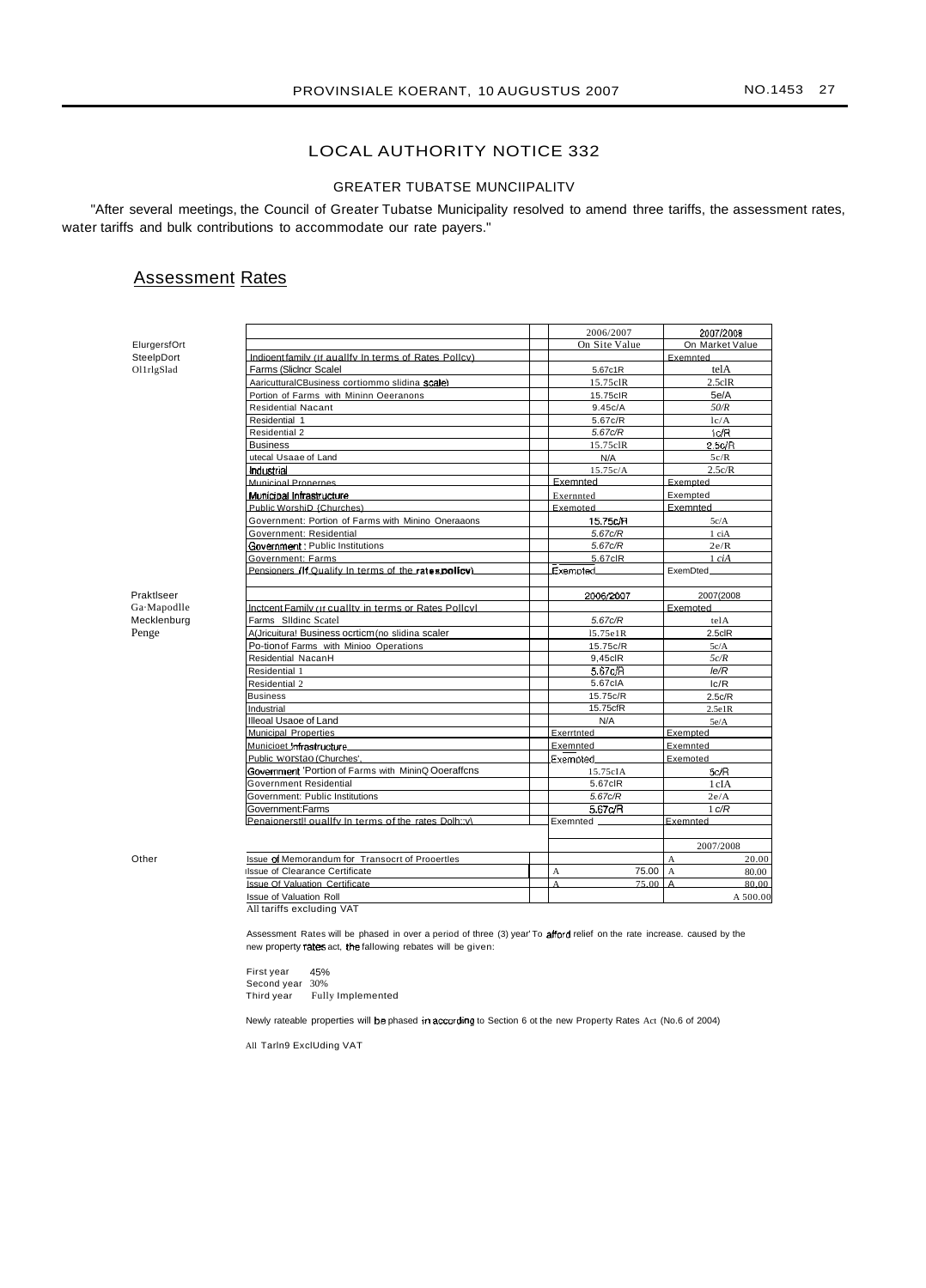## **Tariffs for Water**

|                                                |                          | 2006/2007     | 2007/2008    |
|------------------------------------------------|--------------------------|---------------|--------------|
| 1. Water Consumption                           |                          |               |              |
|                                                |                          |               |              |
| <b>Indigent Persons</b>                        | Okl- 6kl                 | Free          | Free         |
|                                                | 7kl- 15kl                | R3.00         | R3.18        |
|                                                | 16kl 30kl                | R3.00         | R3.25        |
|                                                | 31kl - 50kl              | R3.30         | R3.50        |
|                                                | 51kl&above               | R3.50         | R371         |
| Residential                                    | Okl - 6kl                | R3.00         | R4.50        |
|                                                | 7kl- 30kl                | R3.30         | R5.00        |
|                                                | 31kl-40kl                | R3.30         | <b>RS.00</b> |
|                                                | 41kl &above              | R4.40         | <b>RS.50</b> |
| <b>Business Area</b>                           | Okl - 100kl              | R6.00         | R6.60        |
|                                                | 101kl - 250kl            | A5.50         | A6.S0        |
|                                                | 250kl - 500kl            | A4.95         | A6.S0        |
|                                                | 501 kl & above           | R4.40         | R6.60        |
| <b>Tankers</b>                                 | Per kiloliter            | R4.00         | A5.00        |
| 2. Other Tariffs                               |                          |               |              |
|                                                |                          |               |              |
| <b>Illegal Consumption</b>                     | Pipes 12mm to 40 mm      | AI,000.00     | RI, 100.00   |
| (Once of Levy)                                 | Pipes 50mm to 90 mm      | A2,000.00     | A2,200.00    |
| <b>Meter Connections</b>                       | Connections 20 mm        | A950.DO       | RI,100.DO    |
| (households)                                   | Connections 25 mm        | RI,995.00     | A2,194.50    |
|                                                |                          |               |              |
| Pre paid Meters                                | <b>House connections</b> | A950.00       | A1AOO.DO     |
| <b>Other Connections</b>                       | 40mm                     | A6,500.00     | R7,150.00    |
| Household excluded                             | 50mm                     | AI0,150.00    | AI1,165.00   |
|                                                | <b>BOmm</b>              | RII,500.00    | R12,650.DO   |
|                                                | 100mm                    | R20.500.00    | R22.550.00   |
|                                                | More than 100mm          | cost plus 10% |              |
| <b>Water Deposit (Residential)</b>             | Amended every year       | 350.00<br>R   | R500.00      |
| <b>Water Deposit (Business)</b>                | Amended every year       |               | Ra50.00      |
|                                                |                          |               | R44.00       |
| New water service applications                 |                          |               |              |
| <b>Water Disconnection</b><br>and Reconnection |                          | 275.00<br>R   | R302.50      |

**All tariffs are VAT exclusive**